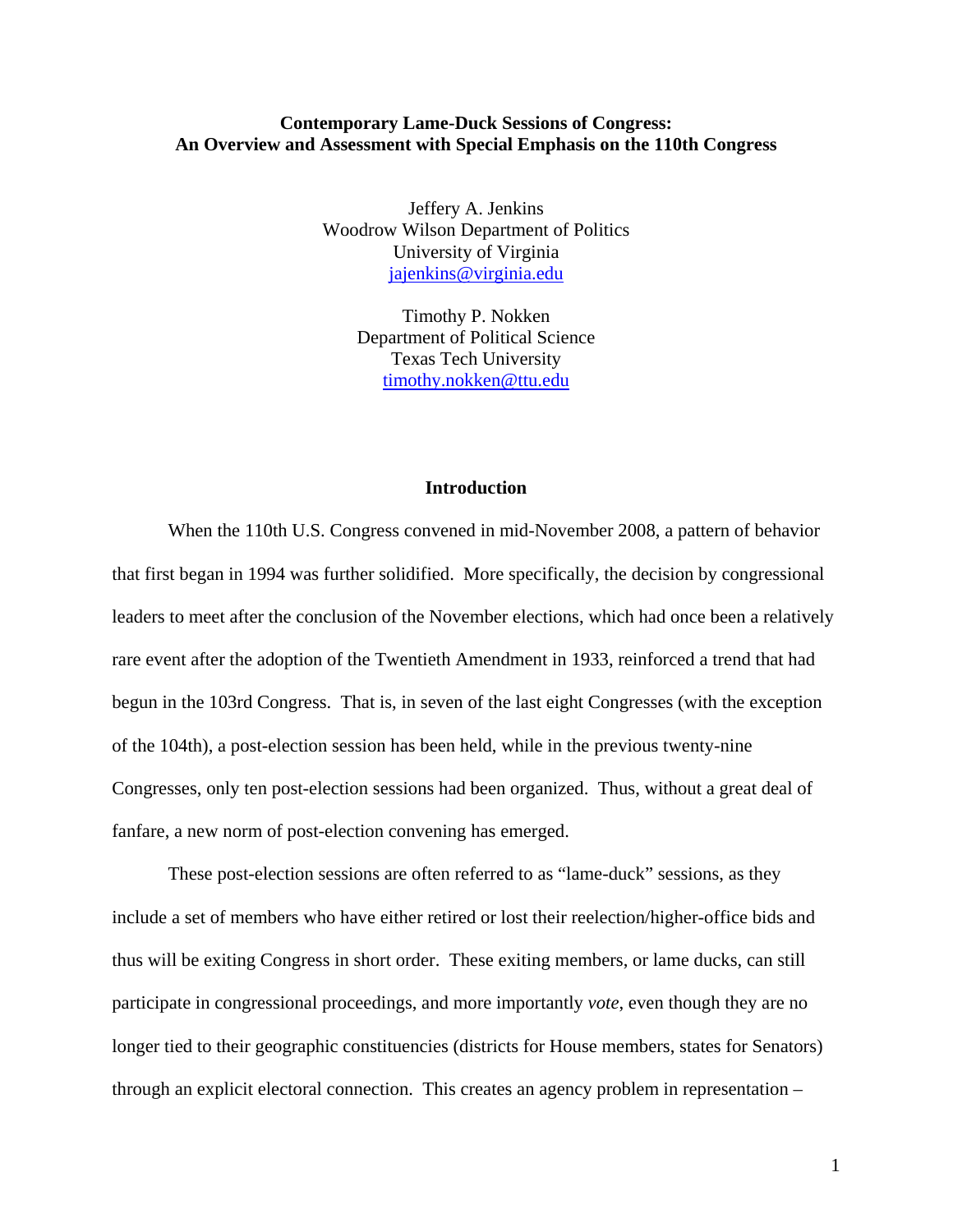specifically, a moral hazard problem – that does not exist in pre-election sessions. Indeed, this agency problem was the driving force behind the adoption of the Twentieth Amendment, which eliminated the *regularly-occurring* lame-duck session, i.e., the "regular" second session of a given Congress in the pre-1933 era.

 In this short essay, we provide an overview and assessment of contemporary lame-duck sessions of Congress. We begin by first placing them in historical context, and thus briefly describe the origins of lame-duck sessions and the problems surrounding them. In doing so, we discuss the transition from the regularly-occurring lame-duck session ("solved" by the adoption of the Twentieth Amendment) to the contemporary lame-duck session, that is, the post-November election re-convening of the second regular session. We then describe how and why the contemporary lame-duck session has evolved from a generally ad hoc arrangement to a regularized institution, after which we focus on the political dynamics of the most recent lameduck session (in the 110th Congress). Finally, we conclude with some normative implications of the rise of the "regularized" lame-duck session in the contemporary Congress.

#### **II. A Brief History of Lame-Duck Sessions**

 The lame-duck session of Congress traces its origins back to the nation's Constitutional founding.<sup>[1](#page-1-0)</sup> Article I, Section 4 stipulated that Congress would assemble at least once per year, with the first Monday in December established as the date of convening. This led to the adoption of a two-session format, with a first ("long") session extending from December through late-Spring/early-Summer and a second ("short") session extending from December through noon on March 4, the official end-date of the Congress. $<sup>2</sup>$  $<sup>2</sup>$  $<sup>2</sup>$ </sup>

<span id="page-1-0"></span><sup>&</sup>lt;sup>1</sup> This section is based on the more-detailed historical accounts in Jenkins and Nokken (2008a; 2008b).

<span id="page-1-1"></span><sup>2</sup> On occasion, an "extra" session was held *before* the December long session. In the seventy-two Congresses prior to the adoption of the Twentieth Amendment, a pre-December extra session was convened twenty-one times.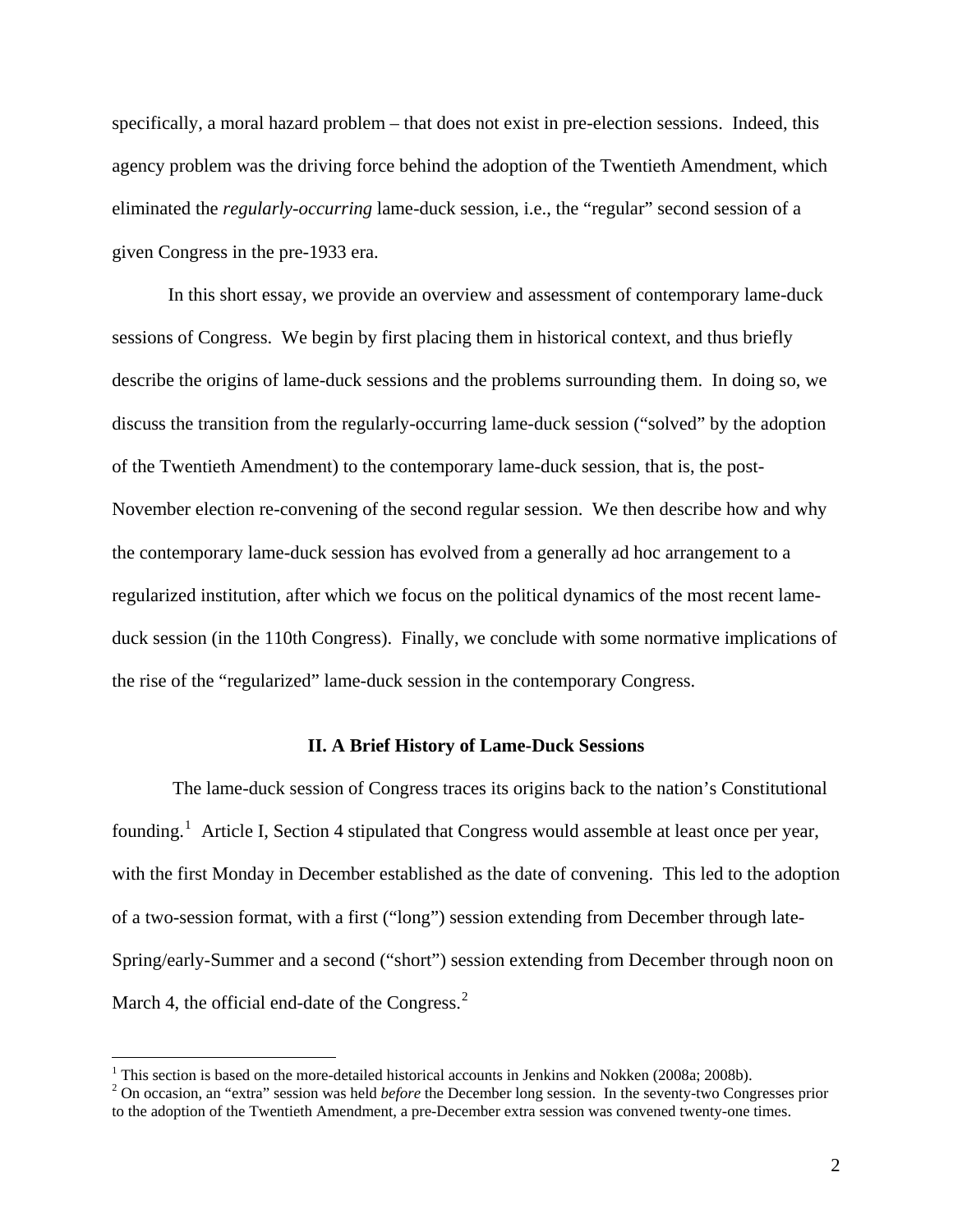The December convening decision resulted in an odd institutional arrangement, as the short session of a given Congress met *after* many states held their elections to the *next* Congress. This was especially true after the passage of the Apportionment Act of 1872, which stipulated that all Federal elections be held on the *same* day, the first Tuesday after the first Monday in November. As a result, the short session was comprised of three different member types: those who had won reelection; those who had lost their reelection/higher-office bids; and those who had decided to retire. The short session thus became known as the lame-duck session, since it was populated in part by members (election losers and retirees) who would be exiting the chamber in a few months. These exiting members, or lame ducks, were no longer formally tied to their constituents, but they still enjoyed all the privileges of reelected members, most notably the ability to cast roll-call votes, creating a clear "agency problem" in representation.

The number of lame ducks in short sessions was often considerable. For example, in the period between 1877 and 1933 (the 45th and 72nd Congresses, representing the post-Reconstruction/pre-New Deal era), lame ducks constituted – on average – just over 30 percent of the overall House. In some Congresses, lame ducks represented a *majority* of the chamber. Given the size of this group and the aforementioned agency problem, lame-duck sessions were often unpredictable affairs. Sessions were frequently characterized by spotty attendance – spurred by the absence of lame ducks – and procedural delaying tactics, used to string business along until the Congress's expiration. A more serious concern was fraud, as lame ducks were sometimes charged with selling their votes, most notably to the president in exchange for executive appointments.<sup>[3](#page-2-0)</sup>

Such lame-duck vote-selling allegations, which grew significantly during the Gilded Age, eventually led to efforts to reconfigure the congressional calendar. In the late-1880s, proposals

<span id="page-2-0"></span> $3$  See Norris (1945) and Crowe (1969).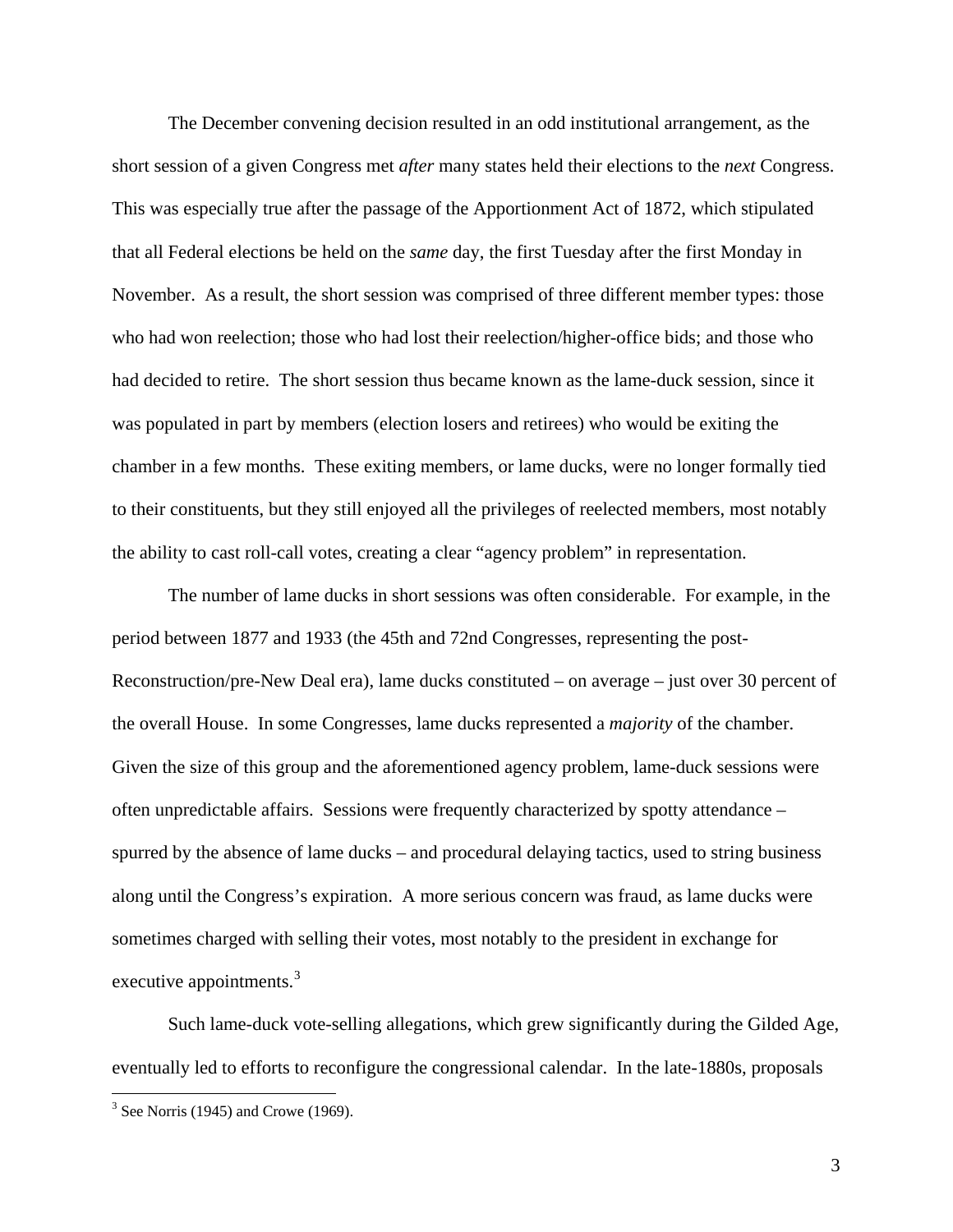were offered to seat members far earlier in the calendar year – January rather than December – which would eliminate the underlying agency problem, but they went nowhere. Such reform efforts continued into the 1890s, but the status quo always prevailed. Most members could not be persuaded that the current institutional design was working poorly, and, despite the best efforts of the progressive press, arguments for a constitutional amendment to abolish lame-duck sessions did not resonate with the citizenry.

Reform efforts returned in force in the second decade of the twentieth century. Filibusters ended all four lame-duck sessions during President Wilson's Administration, raising the hackles of the progressive press as well as many politicians. In 1922, the issue came to a head with the passage of the ship subsidy bill, a controversial piece of legislation supported by President Harding and passed with votes from a considerable number of Republican lame ducks – votes that Harding was accused of buying with promises of executive appointments.<sup>[4](#page-3-0)</sup> Angered by these accusations and the politics of the shipping bill more generally, Sen. George W. Norris (R-NE), a strong proponent of reform, introduced a resolution to move the starting date of Congress forward – harkening back to the proposals decades earlier – and eliminate the lameduck session. Thanks to growing public support, Norris pushed his resolution through the Senate, but was blocked by the conservative Republican leadership in the House. This pattern continued for the next four Congresses. Finally, in 1932, Norris succeeded – on his sixth-overall attempt, his resolution was passed in both the (now Democratically-controlled) House and Senate. And within a year the Twentieth Amendment was ratified by three-quarters of the states and officially took effect in 1933.

<u>.</u>

<span id="page-3-0"></span><sup>&</sup>lt;sup>4</sup> See Goodman and Nokken (2004).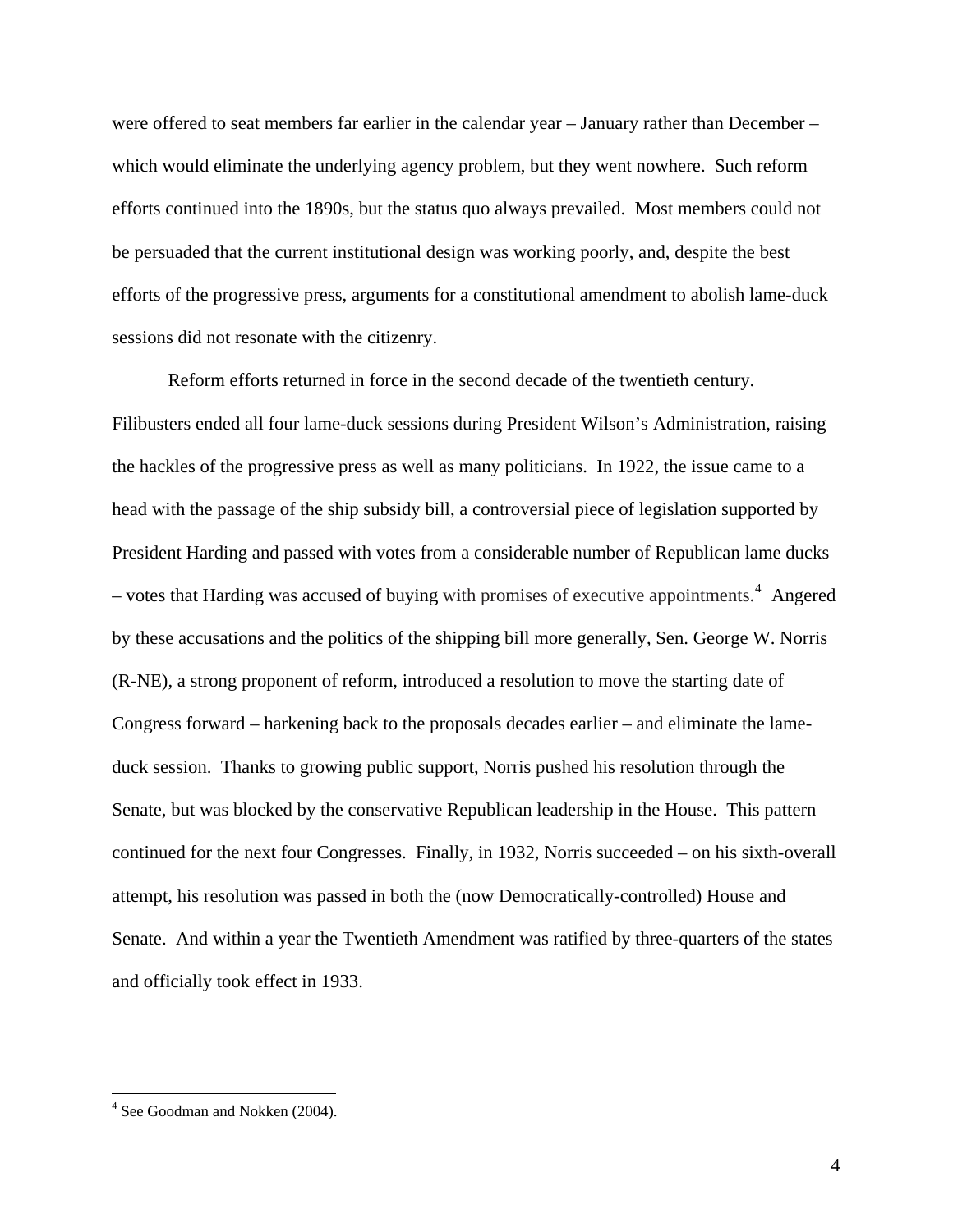<span id="page-4-0"></span>The Twentieth Amendment significantly reconfigured the congressional calendar.<sup>[5](#page-4-0)</sup> The opening of Congress was moved to early January, and the lame-duck ("short") session was eliminated and replaced by a second "long" session that also convened in January. The key substantive consequence was the firming up of the agency relationship – the timing of sessions was altered so that elections to the next Congress would normally take place during the adjournment between Congresses, instead of during the adjournment between sessions of a given Congress.

### **III. A New Form of Lame-Duck Session**

While the Twentieth Amendment eliminated the regularly-occurring lame-duck session, a different kind of lame-duck session was still possible. That is, the Twentieth Amendment did not preclude Congress from reconvening in the time between the November elections and the seating of new members the following January. While a given Congress was now made up of two long sessions, a variety of factors could require that the second session extend into the November-January time gap that was intended (by proponents of the Twentieth Amendment) to serve as an inter-Congress adjournment. And this new form of lame-duck session – an added post-election portion of the second session – has in fact occurred on 17 occasions between 1935 and 2008. Tables 1 and 2 document these 17 post-Twentieth Amendment (or "contemporary," as we will refer to them) lame-duck sessions, providing basic background statistics and brief overviews of important legislation considered.

As Table 1 indicates, contemporary lame-duck sessions were convened sporadically during much of the twentieth century. In the twenty-nine Congresses between the 74th and 102nd, only ten included a lame-deck session. This uneven pattern has changed in recent years,

<sup>&</sup>lt;sup>5</sup> The Twentieth Amendment is perhaps best known for moving the presidential inauguration from March to January.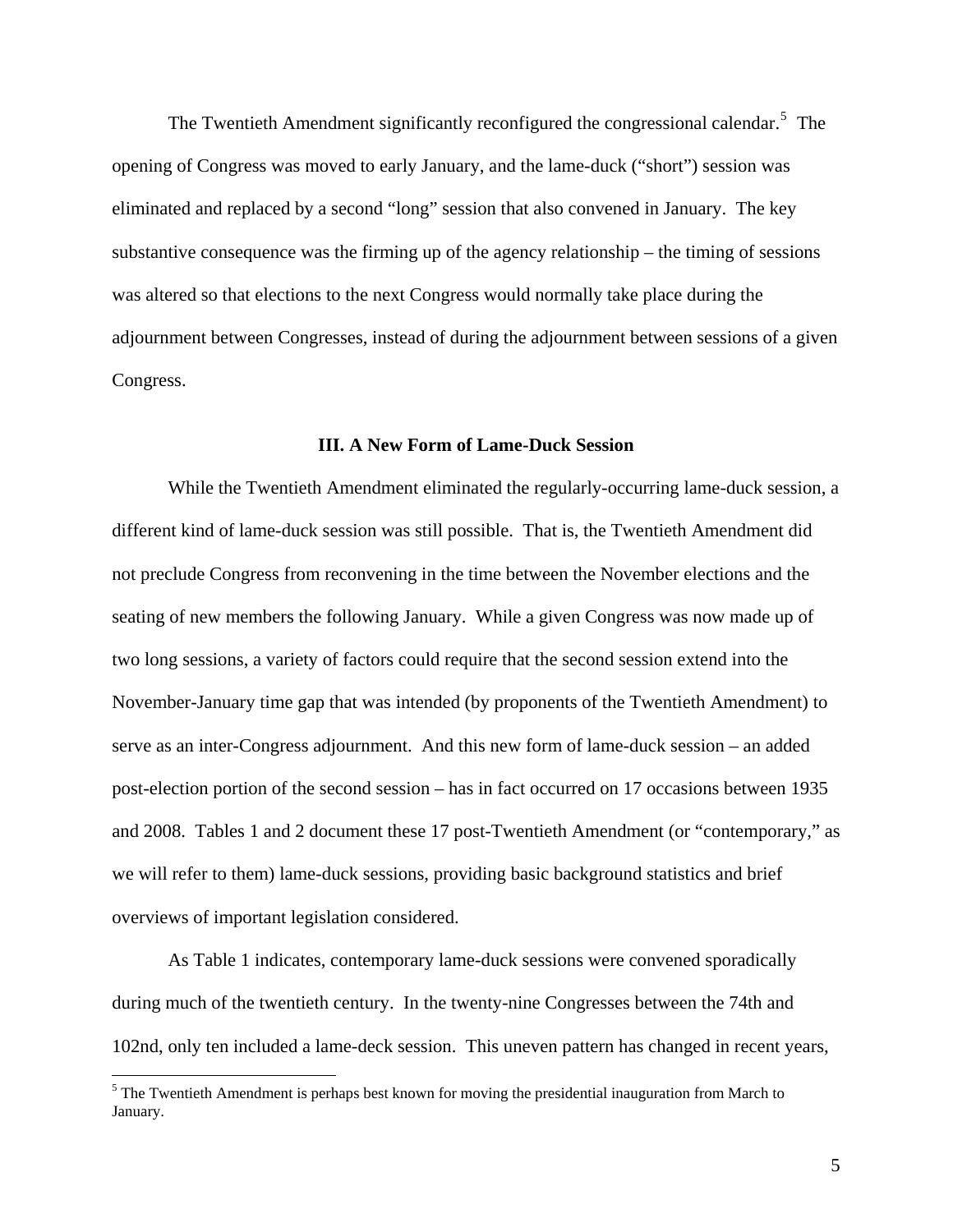<span id="page-5-0"></span>however, as a more regularized post-election lame-duck session has emerged. In the eight Congresses between the 103rd and 110th, seven have included a lame-duck session.

Over time, the factors that have led to contemporary lame-duck sessions have varied.<sup>[6](#page-5-0)</sup> Three of the first four post-Twentieth Amendment lame-duck sessions (in the 76th, 77th, and 78th) were convened largely for war-related reasons. Others have been ad hoc in nature, to deal with specific issues that have arisen (extending the life of the Hoover Commission in the 80th; censure of Sen. Joseph McCarthy in the 83rd; passage of a new GATT treaty in the 103rd; and impeachment proceedings against President Clinton in the 105th). Still others have been convened for workload reasons, to complete important business cut short by external events (President Nixon's domestic agenda in the 91st, which was stalled by the Vietnam War, and a number of important domestic and international policies in the 93rd, delayed by the Watergate scandal).

Increasingly, however, contemporary lame-duck sessions have been viewed by party leaders as a way to provide political cover for fellow partisans. Leaders will delay consideration of some issues (and, more importantly, *votes* on those issues) until after the November elections, so that their members will not have to take unpopular positions before voters go to the polls. The primary "problem" issue that leaders push into lame-duck sessions has involved spending-related legislation, specifically budget/appropriations bills.

The clearest case for budget/appropriations "dodging" occurred in the 96th Congress, when Democratic leaders chose to postpone consideration of budget measures and five regular appropriation bills until after the elections, to avoid putting members in the difficult position of supporting major deficit spending. More of the same occurred in the 97th Congress, as ten

 $6$  This section is based largely on Beth (2006) and Keith (2008), but also Arieff (1980), Taylor (2002), Rapp (2004), and Higa (2006).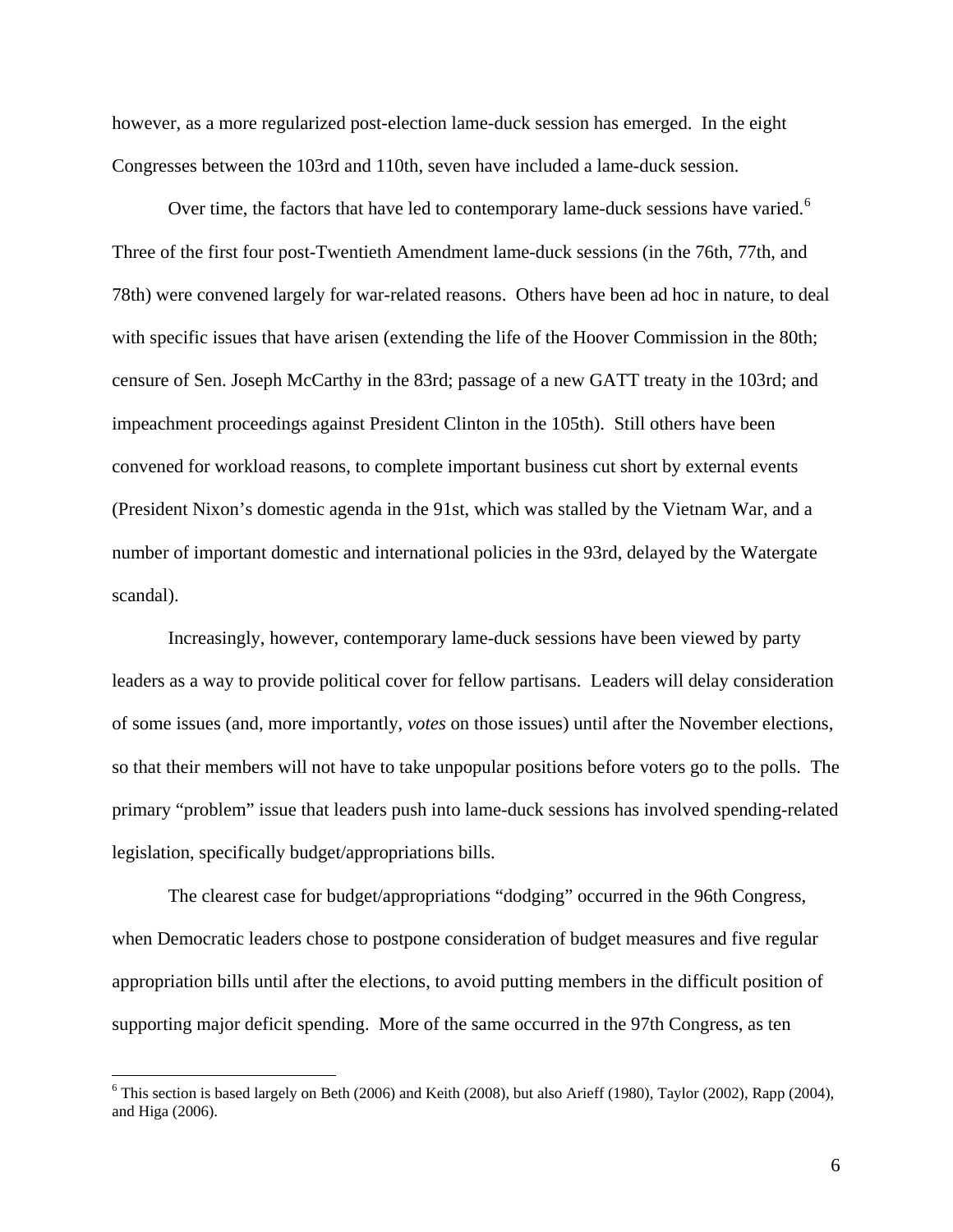<span id="page-6-0"></span>appropriations bills were postponed until the lame-duck session. But only recently has the appropriations-dodging strategy gone into full force. In the 106th through 109th Congresses, for example, major appropriations legislation has been shunted into the lame-duck session. But even then, the contentious nature of spending decisions continued, and clear resolutions were not always achieved. An omnibus appropriations bill was passed in the lame-duck session of the 106th and 108th Congresses (after a good deal of conflict); however, little was achieved in the 107th (only two of eleven appropriations bills passed) and 109th (zero of nine passed), which then required continuing resolutions to maintain funding.

While budget/appropriations legislation represents the major issue that leaders push into the contemporary lame-duck session for cover, other "difficult" issues have also been postponed until after the November elections. Examples include a gasoline tax (which provoked a lameduck session filibuster), a congressional pay raise, and an immigration-reform bill in the 97th Congress; the aforementioned GATT bill (which split the Democrats) in the 103rd; a bankruptcy-reform bill in the 106th (which was eventually vetoed); and a bill to create a Department of Homeland Security in the 107th.

#### **IV. The Lame-Duck Session of the 110th Congress**

The lame-duck session in the 110th Congress represents the most recent in the regularized contemporary line since the  $103rd.^8$  $103rd.^8$  It convened in the aftermath of the strong Democratic showings in the 2008 elections, which included the election of Sen. Barack Obama (D-IL) to the presidency. Democratic leaders had initially discussed enacting some kind of

 $<sup>7</sup>$  Nine appropriations bills were also left unfinished when the 110th Congress adjourned before the November 2008</sup> elections. However, this was not a case of "dodging," as there were no plans to deal with these unfinished appropriations bills in the subsequent lame-duck session, which convened on a somewhat ad hoc basis to deal with the auto-industry bailout (see the following section). On appropriations bills in the 110th Congress, see *CQ Weekly Report*, December 15, 2008, p. 3384.

 $8$  This section is based on Baumann (2008), Benson (2008), Herszenhorn (2008), Hulse (2008), Schatz (2008), and Schatz and Clarke (2008).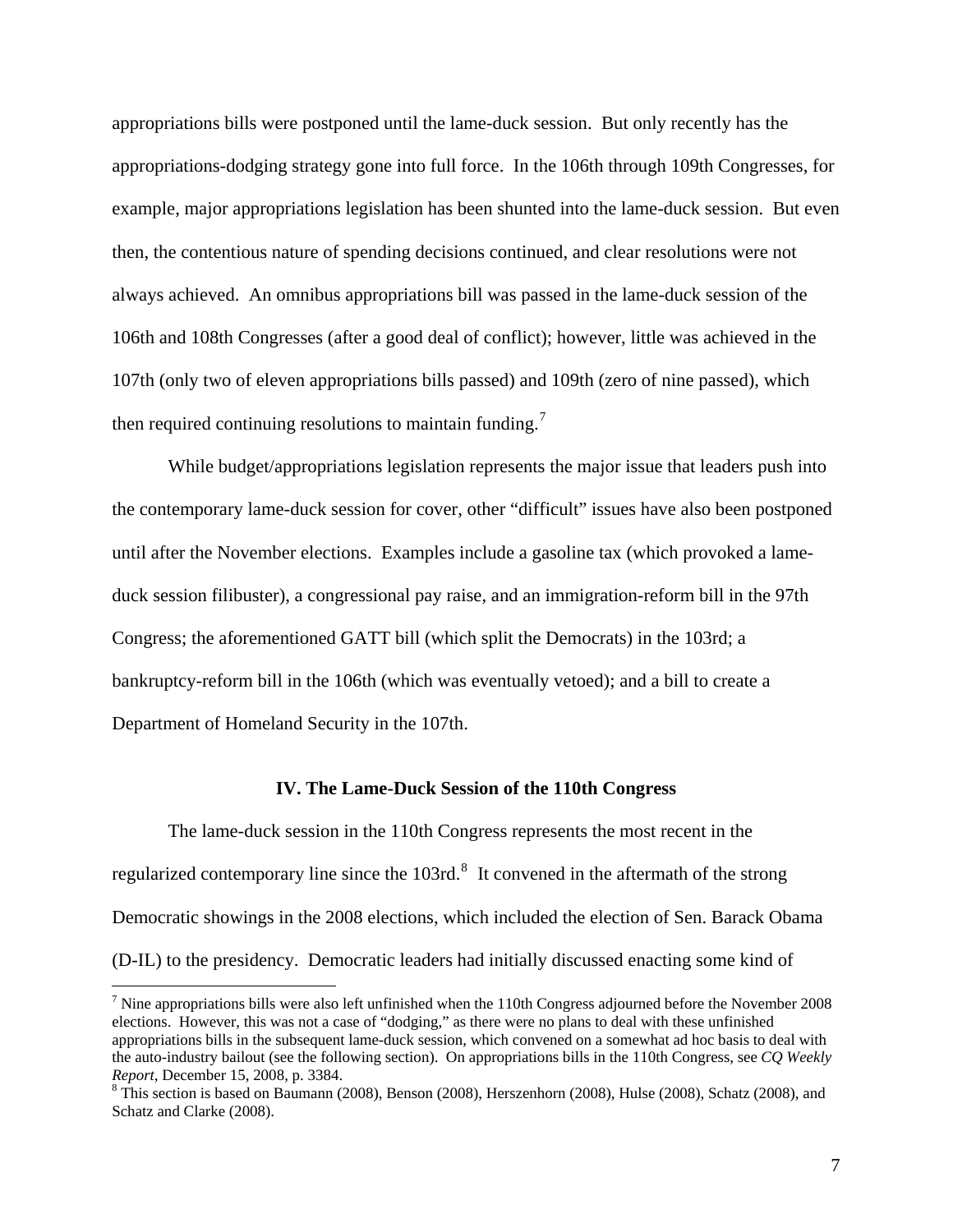broad-based stimulus package, given the depressed nature of the economy, but seemed content to wait until the 111th Congress, when the party would enjoy larger margins and an ally in the White House. The initial plan was for the Senate to convene a lame-duck session on an ad hoc basis, to dispose of a long-stalled public lands bill, while the House would not reconvene. However, Congressional leaders were confronted with a controversial proposal to provide financial assistance for the domestic auto industry, and both chambers agreed to reconvene for this purpose (with the public lands bill put on hold until the beginning of the 111th Congress). This change in course arose out of a combination of bad economic news, exemplified by a report released on November 4, 2008, by the Center for Automotive Research detailing Detroit's dire situation, and a concerted lobbying effort by the domestic auto industry to have their case heard before the 111th Congress met in January 2009.

Months prior to the lame-duck session, the auto industry started lobbying Congress for financial assistance, seeking early release of \$25 billion in loans included in an energy bill intended to help the car makers meet stricter fuel efficiency standards. Once Congress reconvened in the lame-duck session, both parties agreed that the auto industry faced serious financial trouble and the situation was serious enough to warrant immediate consideration, but there was little bipartisan agreement for a particular course of action. Democrats preferred one that would shift some of the money appropriated for the Troubled Asset Relief Program (TARP) to the automakers. But that plan met with opposition from the White House, which was eager to maintain the TARP funds for the financial services bailout. Changing direction, the House ultimately passed a \$14 billion dollar loan package for the auto industry on December 10, 2008, by a margin of  $237 - 170$ .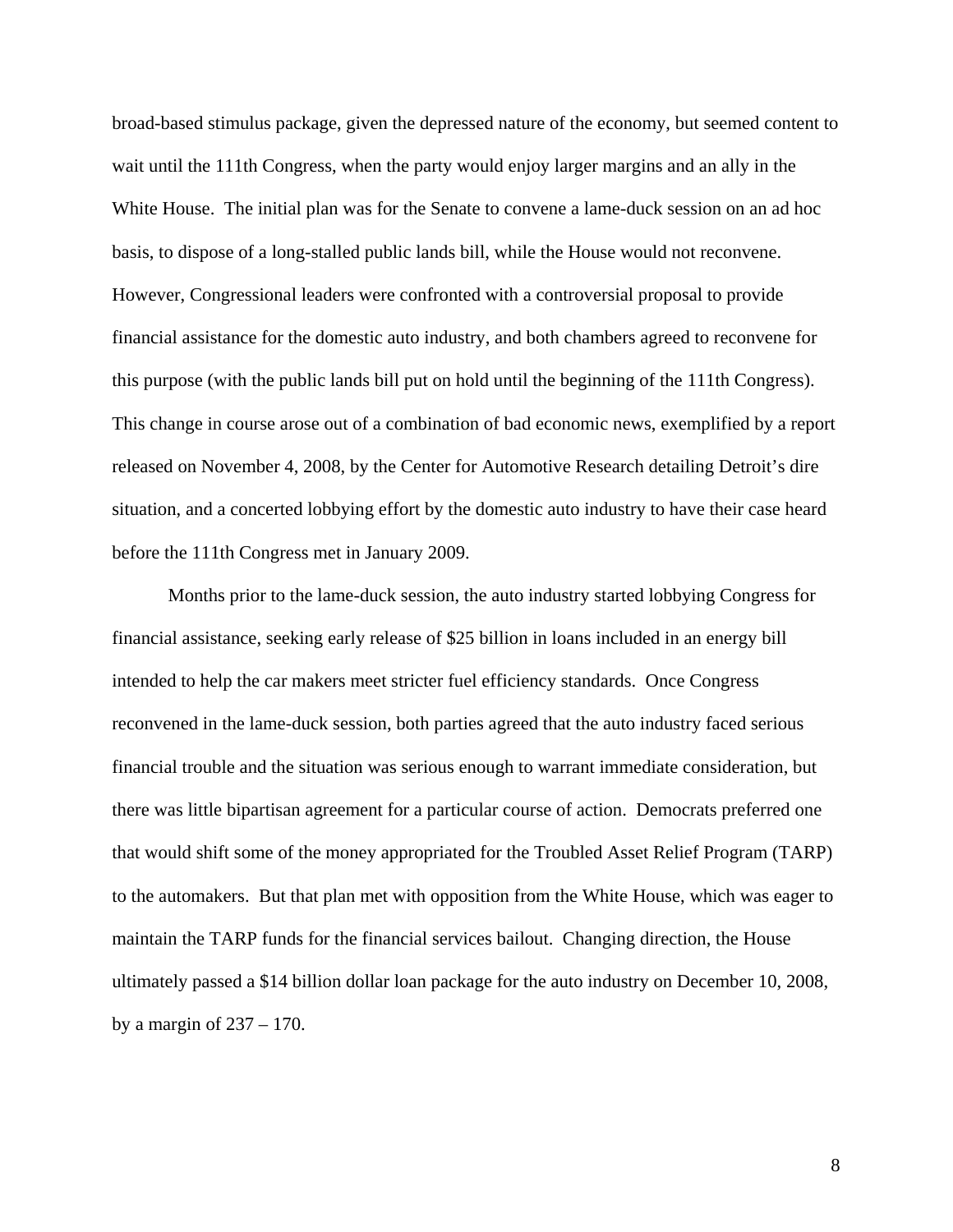<span id="page-8-0"></span>Prospects for the auto industry dimmed in the Senate, however. Democratic leaders attempted to gain passage of the auto-assistance package by attaching the measure to a tax proposal already passed by the House. But negotiations broke down over differences on wage and benefit concessions by labor (and dates such concessions would go into effect), with the opposition led primarily by southern Republicans, many of whom represented states with foreign auto plants. The bill ultimately died when a cloture measure fell eight votes short of the necessary  $3/5$  margin, losing  $52 - 35$ .

There is little evidence that the Democrats utilized the lame-duck session in the 110th Congress to deal with a difficult issue (and provide their members with political cover). Rather, it appears that the dismal economic news coupled with a concerted effort by a beleaguered domestic auto industry forced Congress to try to act. To many, the experience of the lame duck session of the 110th Congress typified the conflict-laden and unproductive post-election sessions of the recent past. Neither party had strong incentives to compromise. Democrats knew they could simply hold off until the 111th Congress and capitalize on larger majorities and a Democratic president. Republicans, many of whom would not return to the 111th, tended to oppose government aid to automakers as a matter of principle and saw no political payoffs to compromise and assist Democrats in passing left-leaning policy. As a consequence, the failure of the auto-bailout package came as no surprise to many political observers. (In the end, the White House stepped in after Congress's failure to legislate, and approved \$13.4 billion for the domestic auto industry, drawn from the \$700 billion financial-bailout fund.<sup>[9](#page-8-0)</sup>)

 $9$ <sup>9</sup> These funds came with the stipulation that General Motors (GM) and Chrysler (as Ford did not request formal assistance) put together a plan for long-term profitability by the end of March 2009. An additional \$4 billion could be provided to GM down the road, conditional on future distribution streams from the financial-bailout fund. See Sanger, Herszenhorn, and Vlasic (2008).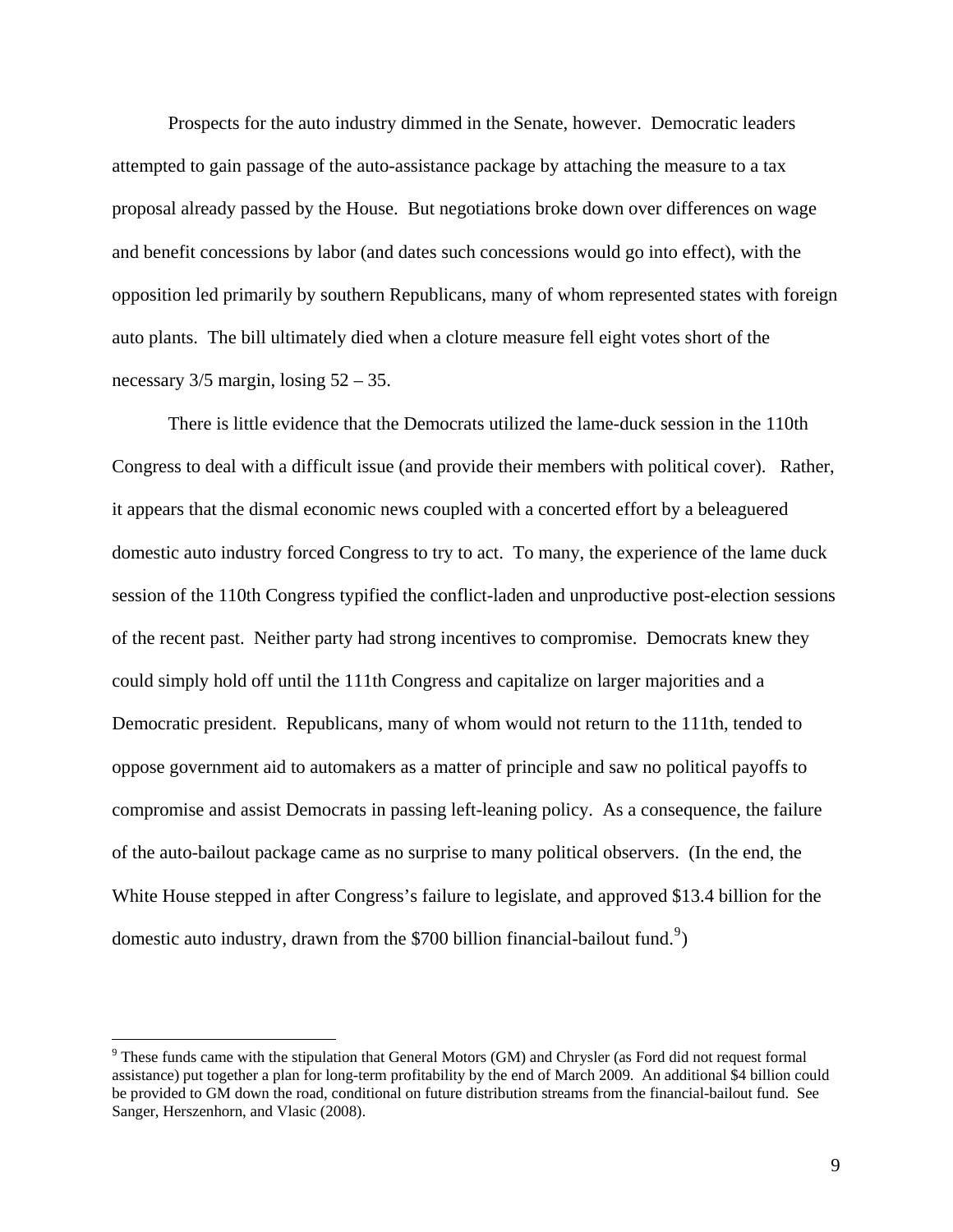<span id="page-9-0"></span>In terms of the number of roll calls cast (7 in the House and 2 in the Senate), the lameduck session of the 110th Congress is relatively modest compared to some others in recent years; yet, as noted, it was curiously ambitious in policy terms, as indicated by the consideration of a controversial auto-industry bailout package. To investigate whether the lame-duck status of members was meaningful in the push to enact the bailout legislation, we specify a series of probit models to estimate the likelihood that individual House and Senate members cast a vote in favor of the loan package on each of the roll calls in the lame-duck session. The dependent variable takes a value of 1 for yea votes and 0 for nay votes, with abstentions coded as missing observations. In our first set of estimates, the independent variables consist of each member's first- and second-dimension W-NOMINATE scores calculated using only *regular* session votes.<sup>[10](#page-9-0), [11](#page-9-0)</sup> These estimates provide a useful baseline model against which to compare our second set of estimates in which we add a dummy variable to account for lame-duck status, coded 1 for exiting members and 0 for returning members. We estimate these sets of models separately for each of the roll calls described in Table 3, with the exception of House vote #689, which passed unanimously, and Senate vote #214, which passed handily and did not deal with the auto loan proposal.

Looking first at the estimates of the baseline models for the House votes, presented in Table 4, five of the six roll calls indicate that coalitions of support and opposition broke almost perfectly along ideological (partisan) lines. The first five votes are marked by statistically significant coefficients on the first-dimension regular-session W-NOMINATE scores, high pseudo-*R*<sup>2</sup> values, and correct individual-level vote predictions between 95.3 and 97.8%.

<sup>&</sup>lt;sup>10</sup> For an explanation of the NOMINATE estimation procedure (and NOMINATE scores), see Poole and Rosenthal (1997).

<sup>&</sup>lt;sup>11</sup> Regular-session W-NOMINATE scores reflect members' preferences *before* the congressional elections that led to the lame-duck session. Thus, these scores should not be tainted by any agency problems, and should reflect members' established policy positions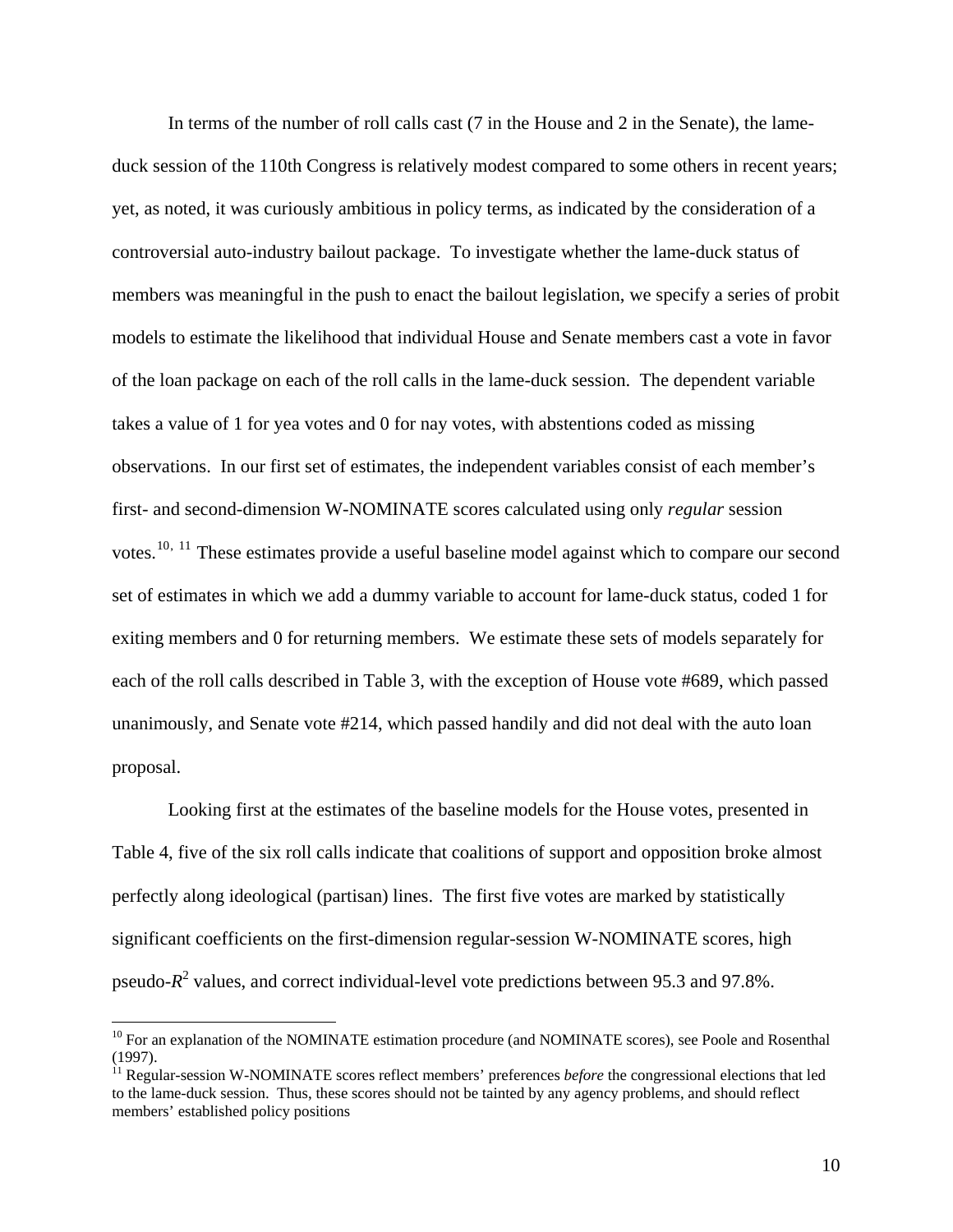<span id="page-10-0"></span>Interestingly, on the last House vote – on final passage – we find a statistically significant coefficient on the first-dimension W-NOMINATE score, as well as on the second-dimension score. Compared to the other five models, the pseudo- $R^2$  is quite a bit smaller (0.536) and the percentage of votes correctly predicted is nearly 10 percentage points lower than the "weakest" of the other five models. In the second set of estimates, in which we include a dummy variable for lame-duck status, the results from the first five votes remain essentially unchanged.<sup>[12](#page-10-0)</sup> Only on the final-passage vote does the lame-duck variable have a statistically significant coefficient (in the direction of support for passage). The increase in explanatory power is modest, however, as only two additional votes ("errors" in the baseline model) are correctly predicted with th e addition of the lame-duck variable.<sup>[13](#page-10-0)</sup> On the whole, then, estimates from these contrasting models would suggest that exiting House members in the lame-duck session seemed to vote consistent with their previous ideologies.

We turn next to the Senate vote – a cloture vote on consideration of a bill dealing with the Alternative Minimum Tax that served as the vehicle by which the auto loan proposal would be considered. As noted, the cloture motion ultimately failed 52 to 35, thereby killing the prospects of an auto-industry bailout in the waning days of the 110th Congress. The probit estimates, presented in Table 5, show that the Senate cloture vote mirrored that of the final-passage vote in the House. In the baseline model, the first-dimension regular-session W-NOMINATE score is negative and statistically significant – as it was in each of the House models – and the fit statistics resemble those of the House final-passage vote. In the second model, we find a

1

 $12$  We also estimated, but do not report, a model with separate dummy variables for Democratic and Republican lame-duck members. In each instance, the votes of the departing Democrats did not vary, which led STATA to drop those observations, providing only a coefficient for Republican lame ducks.

<sup>&</sup>lt;sup>13</sup> This two vote improvement was actually a "net" result. In fact, the lame-duck model correctly predicts five errors from the basic NOMINATE model – Philip English (R-PA), Jon Porter (R-NV), Ralph Regula (R-OH), Ray Lahood (R-IL) and James Walsh (R-NY) all voted yea, but were predicted to vote nay – but incorrectly predicts three nonerrors from the basic NOMINATE model – David Hobson (R-OH), Hugh Saxton (R-NJ), and Christopher Smith (R-NJ). All eight members, with the exception of Smith, were lame ducks.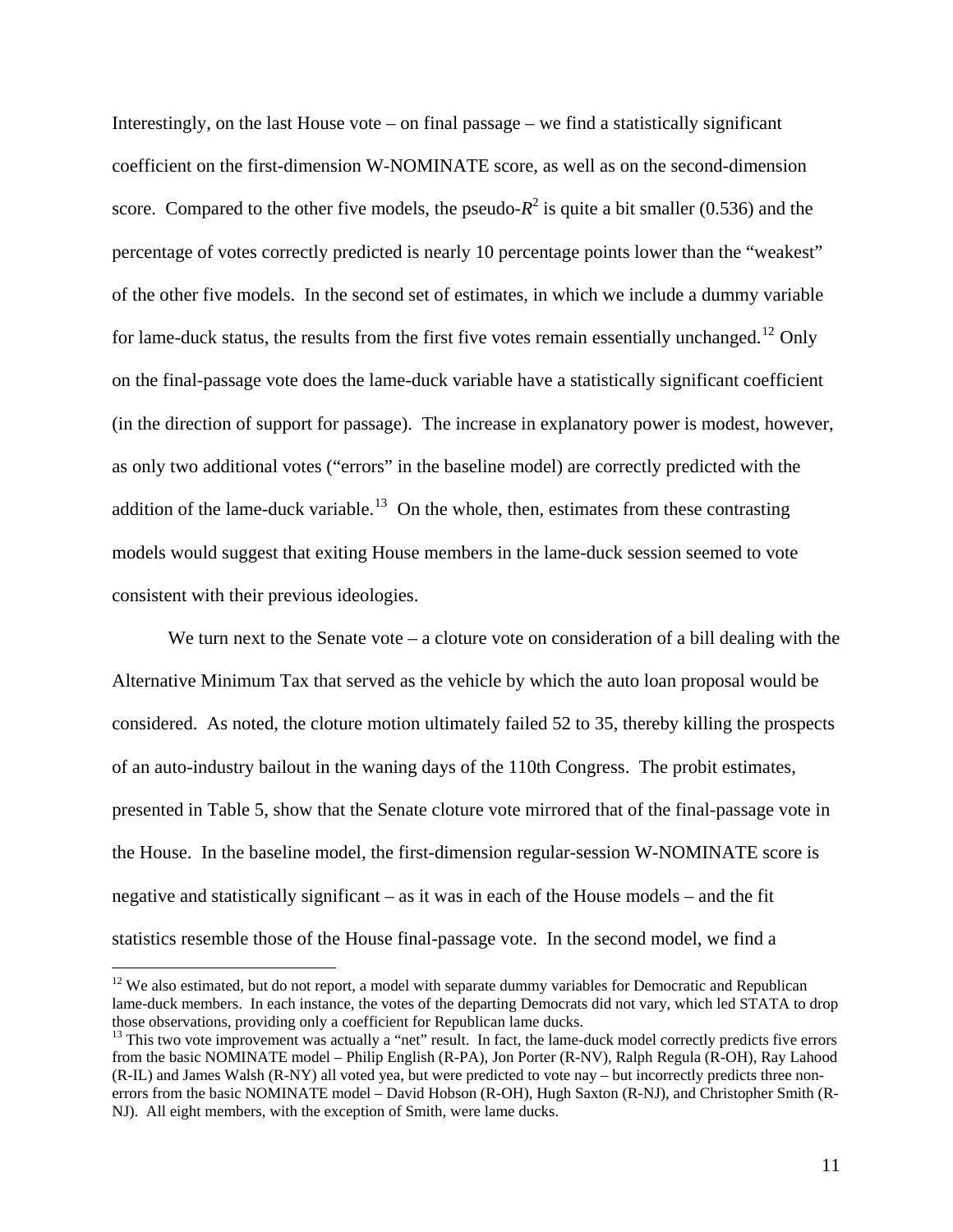<span id="page-11-0"></span>statistically significant and positive coefficient on the lame-duck variable, suggesting that lameduck status enabled some departing members (who would otherwise be constrained by ideology) to vote in favor of cloture – and thus support the bailout package. Specifically, three of the four departing Republicans who participated on the roll call voted in favor of cloture: Elizabeth Dole (NC), Pete Domenici (NM), and John Warner (VA).<sup>[14](#page-11-0)</sup> All three were predicted to vote nay in the basic NOMINATE model.

 Finally, one of the key issues surrounding roll-call voting in lame-duck sessions involves abstention-rate differences across member types. Several studies of lame-duck sessions, for example, find increased abstention rates among departing members compared to reelected members.<sup>[15](#page-11-0)</sup> We examine a similar question here: was lame-duck status a significant factor in determining abstentions on roll calls in the lame-duck session of the 110th Congress? Table 6 documents the total abstentions on each of the House and Senate roll calls, as well as the number of lame-duck members who failed to participate on each of the votes. In each of the roll calls, lame ducks comprised a sizable proportion of all abstaining members.

To assess whether lame-duck status served to influence abstentions, we ran a series of probit models to estimate the likelihood a member abstained on a roll call. The dependent variable is coded 1 for members who do not vote and 0 otherwise. Our independent variable of interest is a lame-duck dummy variable coded 1 for departing members and 0 for reelected members. We control for member ideology with the inclusion of first- and second-dimension regular-session W-NOMINATE scores as independent variables. Column 4 in Table 6 indicates

 $14$  The fourth departing Republican was A. Wayne Allard (CO), who voted "nay" on cloture.

<sup>&</sup>lt;sup>15</sup> See Poole and Rosenthal (1997, Chapter 10) and Jenkins and Nokken (2008c).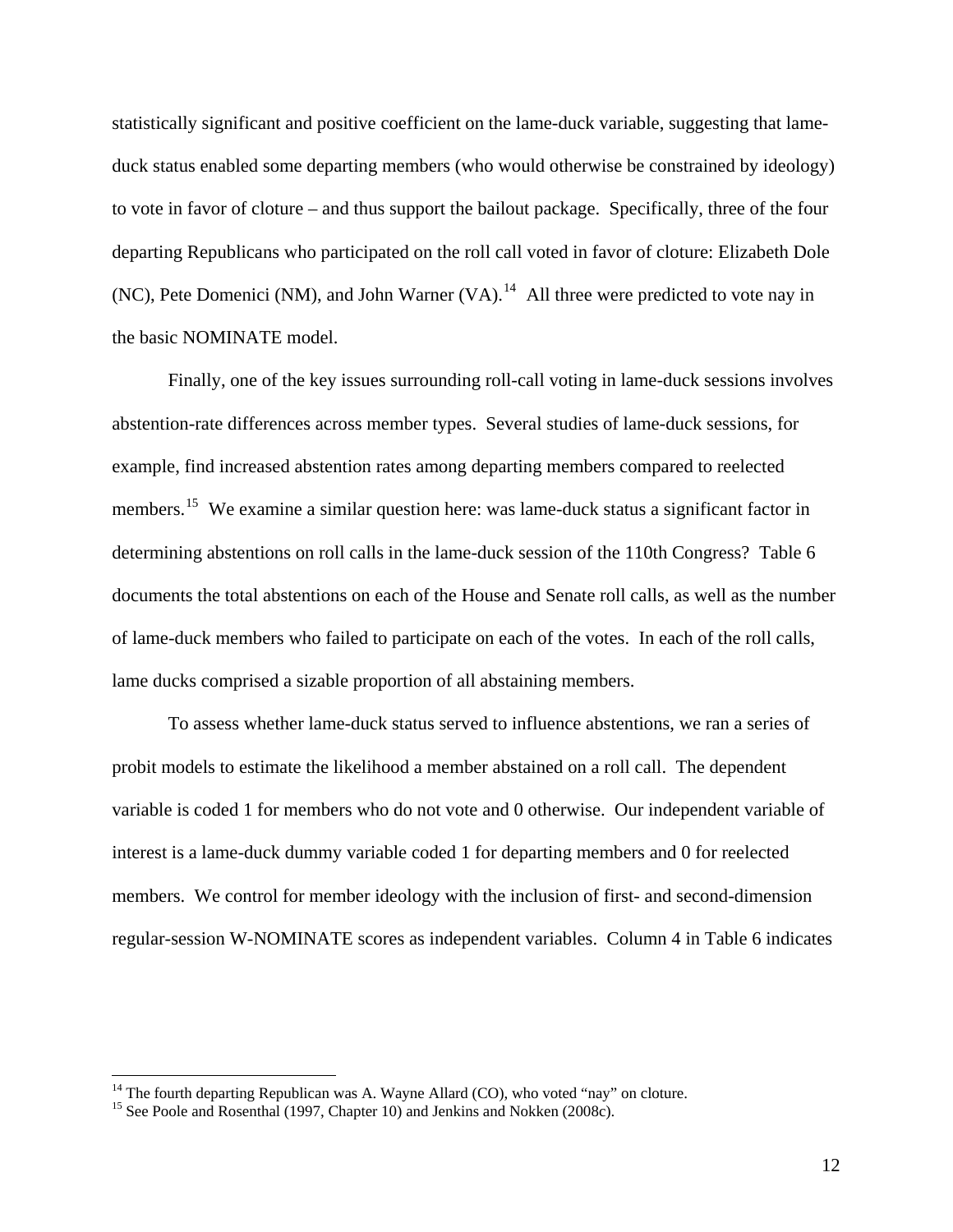<span id="page-12-0"></span>that the coefficient on the lame duck variable was positive and highly significant ( $p < .001$ ) on each of the votes held in the lame-duck session.<sup>[16](#page-12-0)</sup>

To summarize, we find that lame-duck status was a non-trivial factor in roll-call behavior in the lame-duck session of the 110th Congress. Our results suggest that lame-duck status had some effect at the margins in affecting roll-call voting, especially on "final" votes on the auto bailout, but not enough to alter outcomes. The same is true in terms of lame-duck status and participatory shirking – lame-duck members abstained at significantly higher rates than their reelected brethren, but their disproportionate absences probably were not sufficient to affect any roll-call outcomes.

### **V. Discussion**

 As an academic community, we still have much to learn about contemporary lame-duck sessions. Often, we consider lame-duck sessions to be a curious anomaly. Sometimes we see them as a way to connect with a long-ago past when such sessions were regular and perceived to be more meaningful. But they are rarely treated seriously from a research perspective. This may have something to do with their sporadic appearances since the Twentieth Amendment, or perhaps their limited activities (specifically, their limited number of roll-call votes) do not make them easily amenable to systematic analysis. Whatever the reason, little research has investigated contemporary lame-duck sessions, and thus they remain a ripe avenue for empirical investigation. $17$ 

<sup>&</sup>lt;sup>16</sup> For a discussion of lame-duck members who missed the votes on the bailout bill, and the legitimacy of their reasons for doing so, see Magner (2008).

<sup>17</sup> Only one study has examined participatory shirking in lame-duck sessions in the *contemporary* Congress: Poole and Rosenthal (1997, Chapter 10). In terms of roll-call voting analyses on contemporary lame-duck sessions, three exist: a study by McArthur and Marks (1988), which found that lame-duck members voted differently from returning members on the 1982 automobile domestic content bill, a protectionist piece of legislation, with lame ducks more likely to support industry (free-trade) interests; a study by Rothenberg and Sanders (2000), which found that lame-duck House members were less supportive of President Bill Clinton's impeachment than reelected House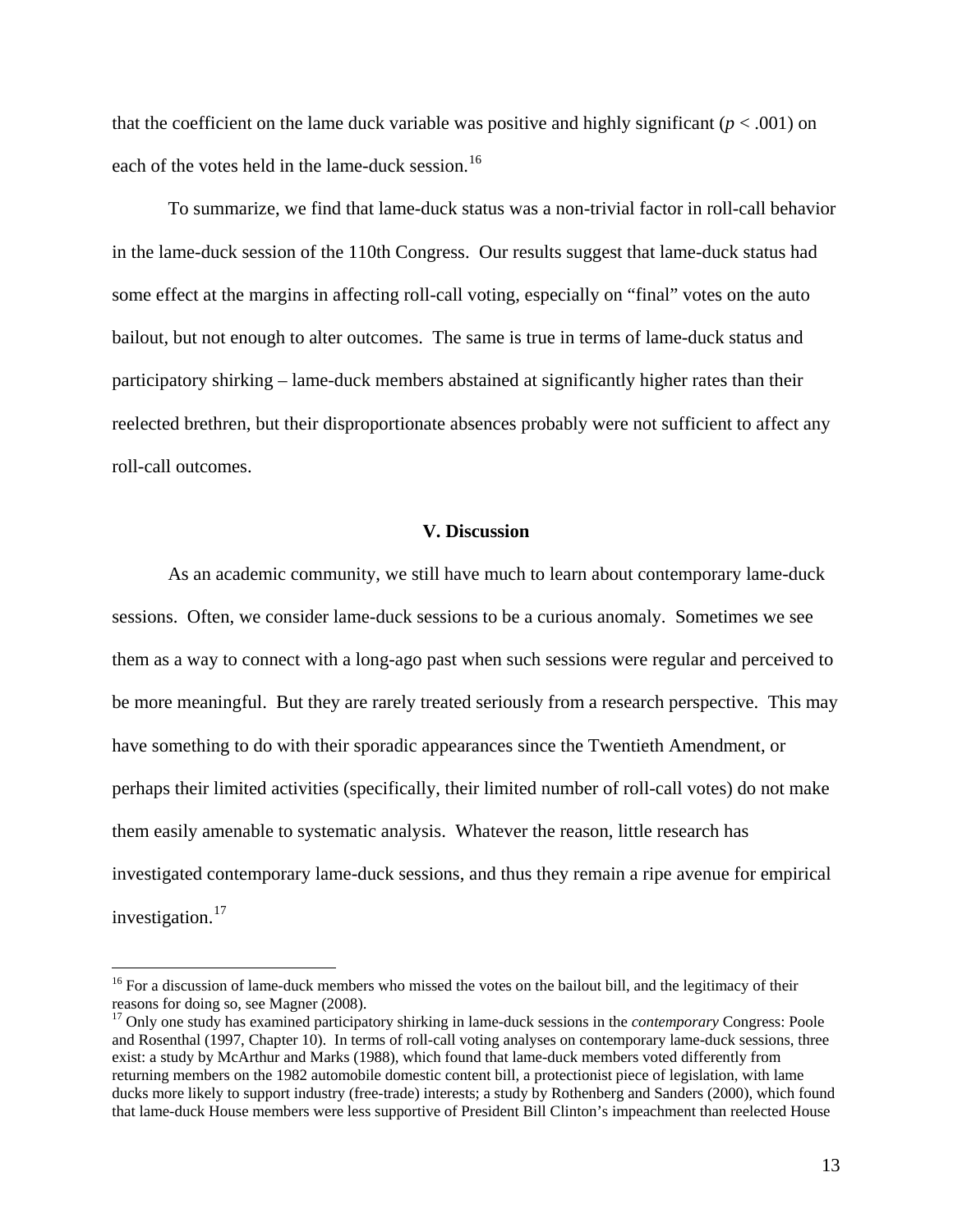<span id="page-13-0"></span>Our analysis of the 110th Congress can serve as a blueprint for research on other post-Twentieth Amendment sessions. While we did not uncover evidence that would suggest lame ducks "compromised" policy, by altering roll-call outcomes either by voting contrary to their preexisting preferences or by failing to participate, this does not mean such events have not occurred in the recent past. It is important, after all, to remember the reasons for the passage of the Twentieth Amendment: Sen. George Norris made a strong case that the agency problem (moral hazard problem) in lame-duck sessions could (and did) lead to representational breakdowns and the passage of policy outcomes that were contrary to the will and wishes of the people. More generally, Norris and his reform colleagues believed that the very existence of a lame-duck system, and a set of representatives no longer tied to their constituents and thus possessing a different incentive structure, was a recipe for disaster, whether or not fraudulent behavior was obvious always and everywhere.<sup>[18](#page-13-0)</sup>

As contemporary lame-duck sessions have become regular events over the past decade and a half, Norris's concerns are valid once again. Decisions about the continued use of lameduck sessions should be informed ones, weighing the benefits of a given Congress meeting in the period between the November elections and the January convening of a new Congress against the costs of policymaking when an agency problem in representation is present. As a result, a systematic understanding of the representational elements and policy consequences of contemporary lame-duck sessions should be important goals not only for scholars of Congress but for the general citizenry as well.

members (see subsequent exchange on the matter by Lawrence (2007) and Rothenberg and Sanders (2007)); and a study by Jenkins and Nokken (2008b), which uncovered no evidence of significant party effects across regular and lame-duck sessions, and argued, as a result, that contemporary lame-duck sessions (from a partisan perspective) are perhaps best thought of as extensions of regular sessions.

<sup>&</sup>lt;sup>18</sup> Jenkins and Nokken (2008b) do not find systematic evidence of lame-duck shirking on roll-call votes in the pre-Twentieth Amendment era. They do find isolated cases, however, and that serves to make Norris's point: in his mind, one such case was too many, as the system could be altered to eliminate the incentives for such occurrences.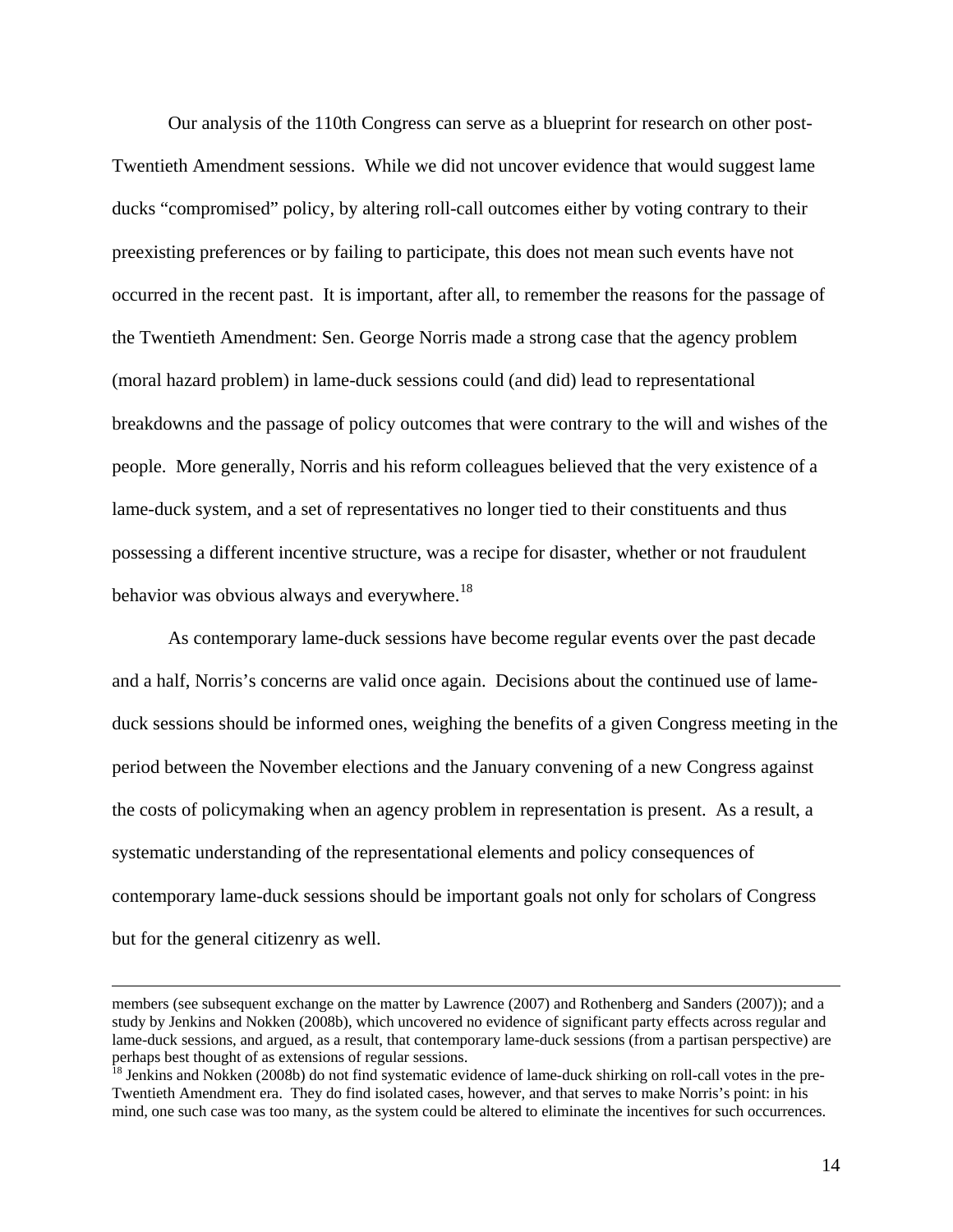#### **References**

- Arieff, Irwin B. 1980. "Congress Takes a Break, Goes Politicking." *Congressional Quarterly Weekly Report*, October 4, p. 2891.
- Baumann, David. 2008. "Hard Times Put Hill to Work." *Congressional Quarterly Weekly Report,* December 8, pp. 3240-43.
- Benson, Clea. 2008. "Carmaker Rescue Hotly Contested." *Congressional Quarterly Weekly Report*, November 17, pp. 3074-76.
- Beth, Richard S. 2006. CRS Report RL33677, *Lame Duck Sessions of Congress, 1935-2004 (74th – 108th Congresses)*. Washington, DC: Congressional Research Service, Library of Congress.
- Crowe, B. M. 1969. *The History of the Twentieth Amendment to the Constitution of the United States*. Master's Thesis. University of Houston.
- Goodman, Craig, and Timothy P. Nokken. 2004. "Lame Duck Legislators and Consideration of the Ship Subsidy Bill of 1922." *American Politics Research* 32: 465-89.
- Herszenhorn, David M. 2008. "Lame-Duck Session Winds Down with Little To Show." *New York Times OnLine*, November 21.
- Higa, Liriel. "2006 Legislative Summary: Appropriations Continuing Resolution." *Congressional Quarterly Weekly Report*, December 18, p. 3329.
- Hulse, Carl. 2008. "The Caucus: Congress Returns to Face Big 3 Bailout." *New York Times Online*, December 8.
- Jenkins, Jeffery A., and Timothy P. Nokken. 2008a. "Legislative Shirking in the Pre-Twentieth Amendment Era: Presidential Influence, Party Power, and Lame-Duck Sessions of Congress, 1877-1933." *Studies in American Political Development* 22: 111-40.
- Jenkins, Jeffery A., and Timothy P. Nokken. 2008b. "Partisanship, the Electoral Connection, and Lame Duck Sessions of Congress, 1877-2006." *Journal of Politics* 70: 450-65.
- Jenkins, Jeffery A., and Timothy P. Nokken. 2008c. "Institutional Context and Party Power: Member Participation and Leadership Strategy in the Lame-Duck Congressional Era." Typescript, University of Virginia.
- Keith, Robert. 2008. CRS Report RL34597, *Annual Appropriations Acts: Consideration During Lame-Duck Sessions*. Washington, DC: Congressional Research Service, Library of Congress.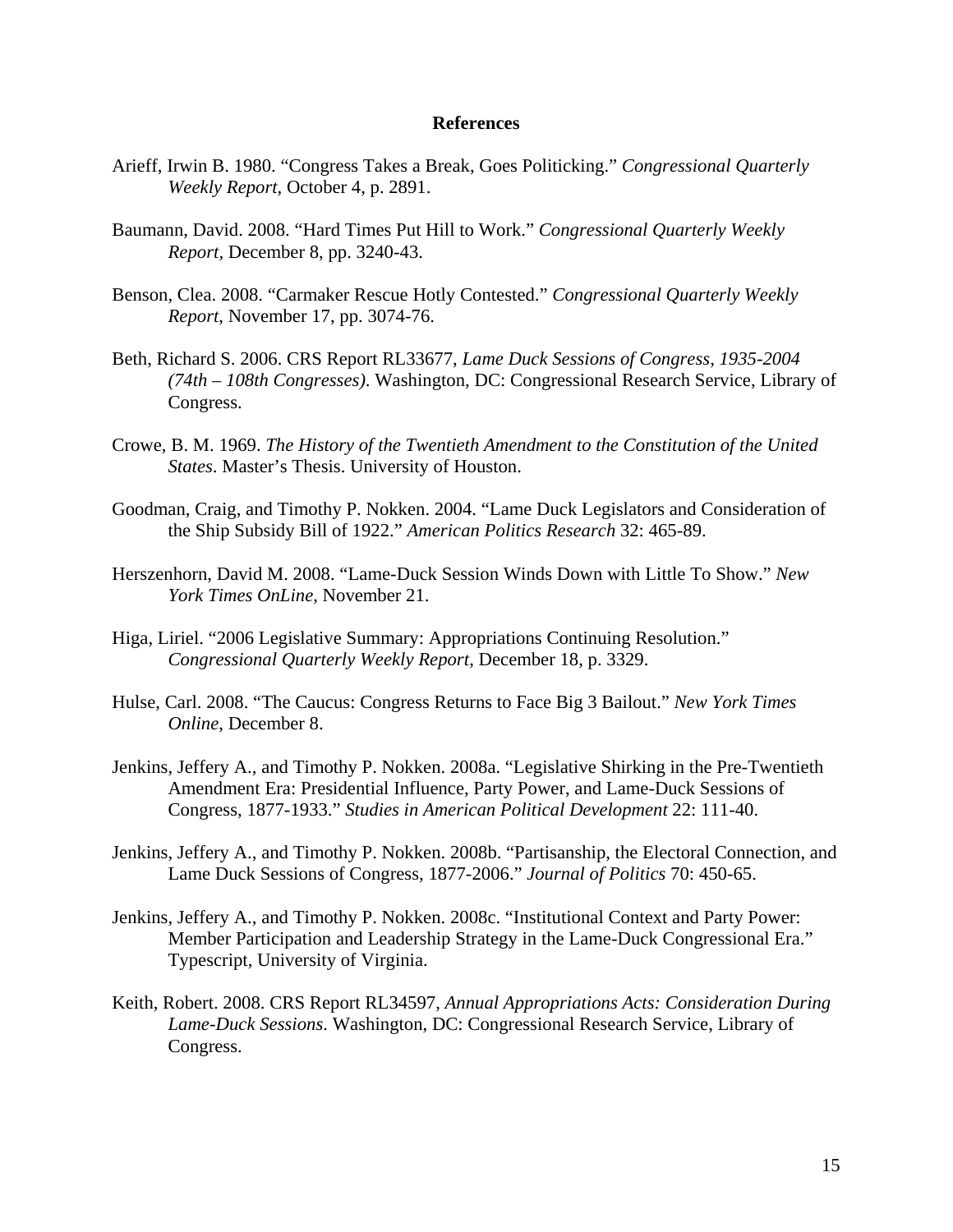Lawrence, Christopher N. 2007. "Of Shirking, Outliers, and Statistical Artifacts: Lame-Duck Legislators and Support for Impeachment." *Political Research Quarterly* 60: 159-62.

Magner, Mike. 2008. "Congress Daily PM: Ducking Out." *NationalJournal.com*. December 12.

- McArthur, John, and Stephen V. Marks. 1988. "Constituent Interest vs. Legislator Ideology: The Role of Political Opportunity Cost." *Economic Inquiry* 26: 461-70.
- Norris, George W. 1945. *Fighting Liberal: The Autobiography of George W. Norris*. Lincoln, NE: University of Nebraska Press.
- Poole, Keith T., and Howard Rosenthal. 1997. *Congress: A Political-Economic History of Roll Call Voting*. New York: Oxford University Press.
- Rapp, David. 2004. "Editor's Notebook: The Lame Game." *Congressional Quarterly Weekly Report*, July 3, pp. 1604-05.
- Rothenberg, Lawrence S., and Mitchell S. Sanders. 2000. "Lame Duck Politics: Impending Departure and the Votes on Impeachment." *Political Research Quarterly* 53: 523-36.
- Rothenberg, Lawrence S., and Mitchell Sanders. 2007. "Still Shirking." *Political Research Quarterly* 60: 163-64.
- Sanger, David E., David M. Herszenhorn, and Bill Vlasic. 2008. "Bush Aids Detroit, but Hard Choices Wait for Obama." *New York Times Online*, December 19.
- Schatz, Joseph J. 2008. "Auto Bailout Bill Dies in Senate." *Congressional Quarterly Weekly Report*, December 15, pp. 3370-71.
- Schatz, Joseph J., and David Clarke. 2008. "Bailout of Automakers Stalls Quickly." *Congressional Quarterly Weekly Report*, November 24, pp. 3151-52.
- Taylor, Andrew. 2002. "Few Progress during Lame Duck on Stalled Fiscal 2003 Spending Bills." *Congressional Quarterly Weekly Report*, November 2, pp. 2859–61.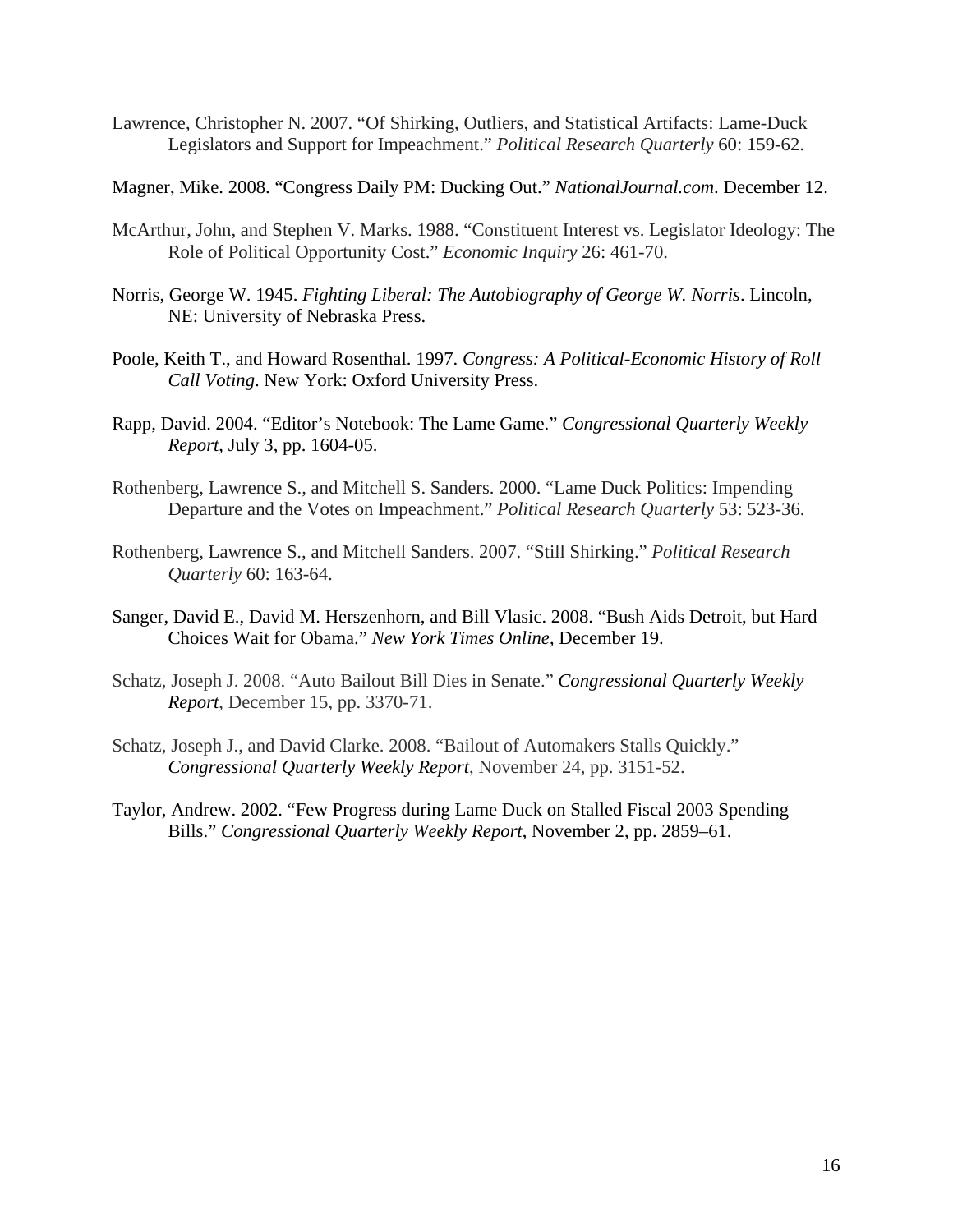|       |      |                            |                    | Exiting | % Exiting | Total             |          |                 | Total             |
|-------|------|----------------------------|--------------------|---------|-----------|-------------------|----------|-----------------|-------------------|
|       |      |                            |                    | House   | House     | House             | Exiting  | % Exiting       | Senate            |
| Cong. | Year | <b>Starting Date</b>       | <b>Ending Date</b> | Members | Members   | <b>Roll Calls</b> | Senators | <b>Senators</b> | <b>Roll Calls</b> |
| 76    | 1940 | Remained in Session        | Jan. 2, 1941 (H)   | 22      | 5.1       | 4                 | 12       | 12.5            | $\overline{4}$    |
|       |      |                            | Jan. 3, 1941 $(S)$ |         |           |                   |          |                 |                   |
| 77    | 1942 | <b>Remained in Session</b> | Dec. 16            | 32      | 7.4       | $\mathbf{1}$      | 13       | 13.5            | 11                |
| 78    | 1944 | Nov. 14                    | Dec. 19            | 22      | 5.1       | $\overline{7}$    | 14       | 14.6            | 17                |
| 80    | 1948 | Dec. 31                    | Dec. 31            | 29      | 6.7       | $\boldsymbol{0}$  | 18       | 18.8            | $\boldsymbol{0}$  |
| 81    | 1950 | Nov. 27                    | Jan. 2, 1951       | 29      | 6.7       | 11                | 13       | 13.5            | 11                |
| 83    | 1954 | Nov. 8                     | Dec. 2             | 24      | 5.5       | $\boldsymbol{0}$  | 14       | 14.6            | 8                 |
| 91    | 1970 | Nov. 16                    | Jan. 2, 1971       | 30      | 6.9       | 71                | 11       | 11.0            | $70\,$            |
| 93    | 1974 | Nov. 18                    | Dec. 20            | 44      | 10.1      | 76                | 10       | 10.0            | 85                |
| 96    | 1980 | Nov. 12                    | Dec. 16            | 34      | 7.8       | 54                | 18       | 18.0            | 83                |
| 97    | 1982 | Nov. 30                    | Dec. $21$ (H)      | 40      | 9.2       | 91                | 5        | 5.0             | 82                |
|       |      |                            | Dec. $23(S)$       |         |           |                   |          |                 |                   |
| 103   | 1994 | Nov. 28                    | Nov. 29 (H)        | 43      | 9.9       | $\overline{2}$    | 11       | 11.0            | $\overline{2}$    |
|       |      |                            | Nov. $30(S)$       |         |           |                   |          |                 |                   |
| 105   | 1998 | Dec. 17                    | Dec. 19            | 33      | 7.6       | 9                 | $8\,$    | 8.0             | $\boldsymbol{0}$  |
| 106   | 2000 | Nov. 13 (H)                | Dec. 15            | 41      | 9.4       | 9                 | 11       | 11.0            | $\overline{4}$    |
|       |      | Nov. $14(S)$               |                    |         |           |                   |          |                 |                   |
| 107   | 2002 | Remained in Session        | Nov. $20(S)$       | 52      | 12.0      | 14                | 10       | 10.0            | 14                |
|       |      |                            | Nov. $22(H)$       |         |           |                   |          |                 |                   |
| 108   | 2004 | Nov. 16                    | Dec. $7(H)$        | 40      | 9.2       | 14                | 9        | 9.0             | 5                 |
|       |      |                            | Dec. $8(S)$        |         |           |                   |          |                 |                   |
| 109   | 2006 | Nov. 13                    | Dec. 9             | 53      | 12.2      | 27                | 10       | 10.0            | 16                |
| 110   | 2008 | Nov. $17(S)$               | Jan. $3(H)$        | 54      | 12.4      | 7                 | 10       | 10.0            | $\overline{2}$    |
|       |      | Nov. $19(H)$               | Jan. $2(S)$        |         |           |                   |          |                 |                   |

## **Table 1: Post-20th Amendment Lame Duck Sessions, 1935 – 2008 (74th – 110th Congresses)[\\*](#page-16-0)**

<span id="page-16-0"></span><sup>\*</sup> Dates listed for the 83rd Congress are for the Senate, as the House did not convene. House and Senate lame-duck session dates through the 108th Congress taken from Beth (2006). Dates for the 109th and 110th Congresses were located at [www.house.gov](http://www.house.gov/) and [www.senate.gov](http://www.senate.gov/), and roll-call votes for all lame-duck sessions were taken from [www.voteview.com](http://www.voteview.com/).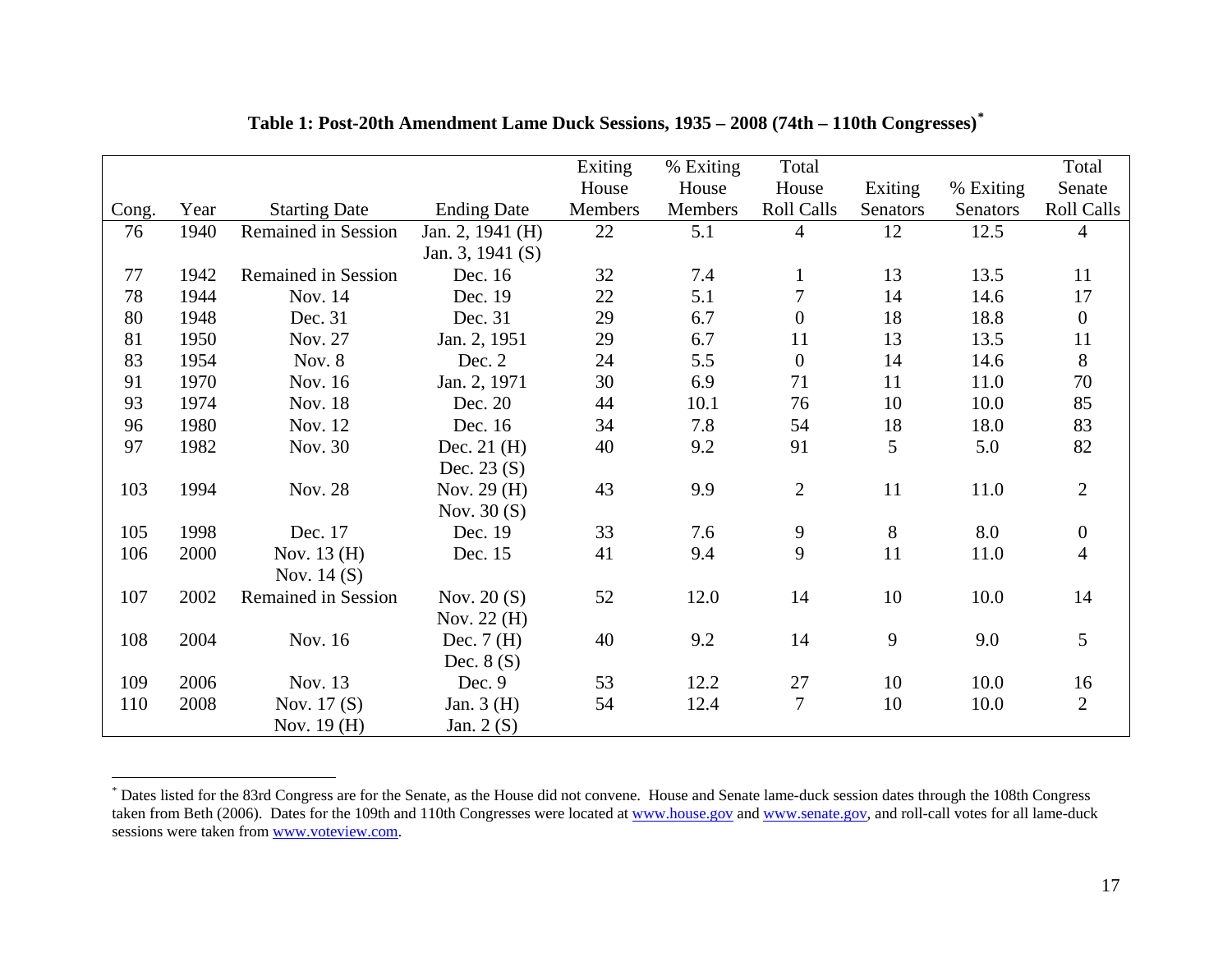| Cong. | Year | <b>Important Legislation</b>                                                    |
|-------|------|---------------------------------------------------------------------------------|
| 76    | 1940 | Bill to limit regulatory agency powers; committee report on sabotage in the     |
|       |      | defense industry                                                                |
| 77    | 1942 | Bill to abolish poll taxes; measure adjusting overtime pay for government       |
|       |      | workers; measure to provide for the military draft                              |
| 78    | 1944 | Bill to increase social security taxes; rivers and harbors appropriations bill; |
|       |      | reciprocal trade system bill                                                    |
| 80    | 1948 | Extended the life of the Hoover Commission                                      |
| 81    | 1950 | Rent control extension; famine relief bill for Yugoslavia; defense              |
|       |      | supplemental appropriations bill; excess profits tax; civil defense program     |
| 83    | 1954 | Censure of Senator Joseph McCarthy (R-WI)                                       |
| 91    | 1970 | Seven appropriations bills; Federal manpower training bill; public service      |
|       |      | employment bill; Federal housing bill; Clean Air Act Amendments                 |
| 93    | 1974 | Freedom of Information Act amendment; trade reform bill; non-nuclear            |
|       |      | energy bill; continuing appropriations for Federal agencies                     |
| 96    | 1980 | Budget resolution and reconciliation measure; five regular appropriations       |
|       |      | bills; Alaska lands bill; a "superfund" bill; general revenue sharing           |
|       |      | measure; low-level nuclear waste bill; changes to military pay/benefits         |
| 97    | 1982 | Ten appropriations bills; gasoline tax; congressional pay raise; immigration    |
|       |      | reform bill; MX missiles bill; nuclear waste disposal bill                      |
| 103   | 1994 | New General Agreement on Tariffs and Trade (GATT) bill                          |
| 105   | 1998 | President Clinton Impeachment proceedings                                       |
| 106   | 2000 | Five continuing resolutions; omnibus appropriations bill; Presidential          |
|       |      | Threat Protection Act; Striped Bass Conservation Act; Intelligence              |
|       |      | <b>Authorization Act</b>                                                        |
| 107   | 2002 | Eleven appropriations bills; bill to create a Department of Homeland            |
|       |      | Security; five continuing resolutions; Defense Authorization Act                |
| 108   | 2004 | Omnibus appropriations bill; debt-limit increase; intelligence bill             |
|       |      | modifications; moratorium on internet taxes; reauthorization of Individuals     |
|       |      | with Disabilities Education Act; satellite television bill                      |
| 109   | 2006 | Nine appropriations bills; continuing resolutions; NIH reauthorization;         |
|       |      | Medicare/physician fees; Ryan White reauthorization; FDA commissioner           |
|       |      | confirmation                                                                    |
| 110   | 2008 | Pension funding rules for companies; Auto industry assistance                   |

**Table 2: Important Legislation Considered in Contemporary Lame-Duck Sessions**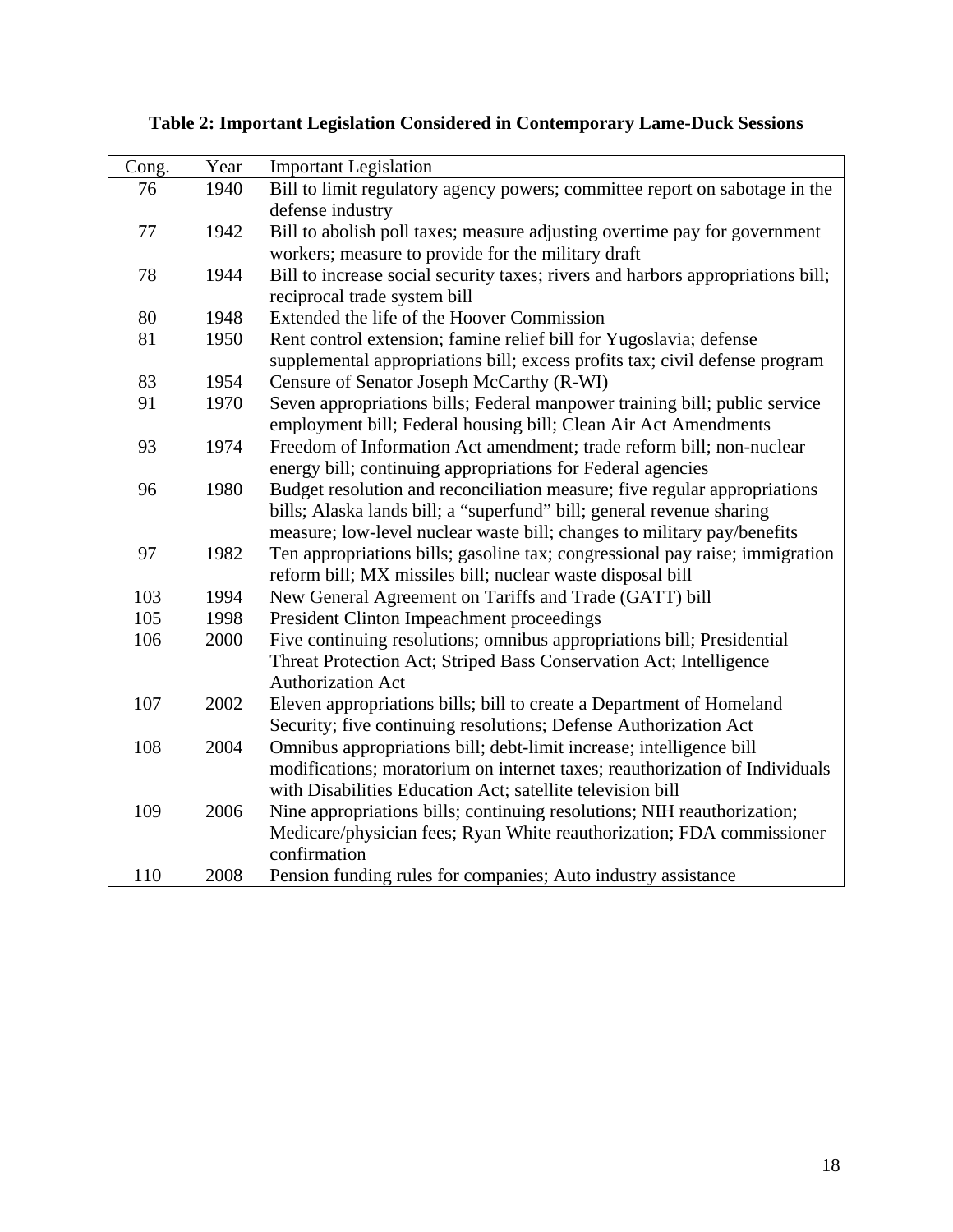# **Table 3: Roll-Call Votes, Lame-Duck Session of the 110th Congress**

| CO Vote |          | Vote        |                                                  |
|---------|----------|-------------|--------------------------------------------------|
| Number  | Date     | Totals      | Description                                      |
| 684     | 12/10/08 | $224 - 174$ | HR 7321. Same-Day Consideration Rule/Previous    |
|         |          |             | Question on the rule (H Res 1533).               |
| 685     | 12/10/08 | $226 - 169$ | HR 7321. Same-Day Consideration Rule/Adoption    |
|         |          |             | of rule (H Res $1533$ )                          |
| 686     | 12/10/08 | $215 - 170$ | Procedural Motion/Journal. Approval of the House |
|         |          |             | Journal of $12/9/08$                             |
| 687     | 12/10/08 | $225 - 180$ | HR 7321. Automobile Industry Loan Program Rule/  |
|         |          |             | Previous Question on the rule (H Res 1534)       |
| 688     | 12/10/08 | $225 - 179$ | HR 7321. Automobile Industry Loan Program        |
|         |          |             | Rule/Adoption of the rule (H Res 1534)           |
| 689     | 12/10/08 | $403 - 0$   | HR 7321. Automobile Industry Loan Program        |
|         |          |             | Amendment (New Lending Reporting)/Adoption of    |
|         |          |             | amendment.                                       |
| 690     | 12/10/08 | $237 - 170$ | HR 7321 Auto Industry Loan Program/Passage       |

## House of Representatives

### Senate

| CQ Vote |          | Vote      |                                                                                                                                     |
|---------|----------|-----------|-------------------------------------------------------------------------------------------------------------------------------------|
| Number  | Date     | Totals    | Description                                                                                                                         |
| 214     | 11/20/08 | $86 - 9$  | HR 6867. Unemployment Benefits                                                                                                      |
| 215     | 12/11/08 | $52 - 35$ | Extension/Cloture on the motion to proceed.<br>HR 7005. Automobile Industry Loan Program<br>Shell/Cloture on the motion to proceed. |

Note: Descriptions of House Roll Calls: *CQ Weekly Report*, Dec 15, 2008, Page 3380. Descriptions of Senate Roll Calls: *CQ Weekly Report*, Nov. 24, 2008, Page 3159, and Dec. 15, 2008, Page 3382.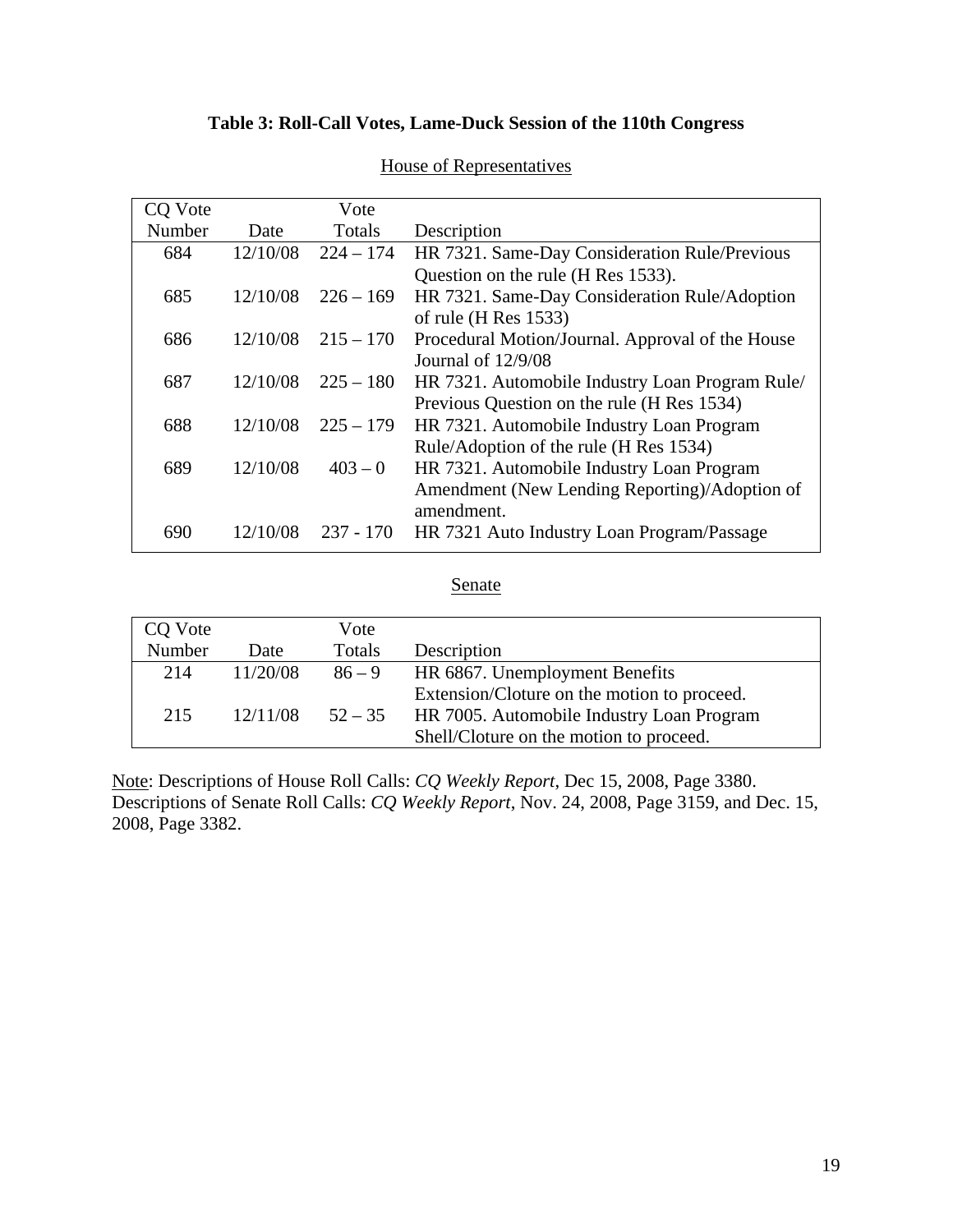|                       | <b>CQ Roll Call Number</b> |                  |                   |                  |                     |                        |
|-----------------------|----------------------------|------------------|-------------------|------------------|---------------------|------------------------|
| Variable              | 684                        | 685              | 686               | 687              | 688                 | 690                    |
| Constant              | $-0.217$                   | $-0.112$         | $-0.247$          | $-0.345$         | $-0.237$            | 0.027                  |
|                       | (0.148)                    | (0.131)          | (0.134)           | (0.288)          | (0.124)             | (0.088)                |
| 1st Dim W-NOM         | $-3.88***$                 | $-3.53***$       | $-3.50***$        | $-3.99***$       | $-3.45***$          | $-2.31***$             |
|                       | (0.362)                    | (0.297)          | (0.288)           | (0.349)          | (0.280)             | (0.170)                |
| 2nd Dim W-NOM         | $-0.001$<br>(0.393)        | 0.078<br>(0.347) | 0.0003<br>(0.334) | 0.595<br>(0.421) | $-0.193$<br>(0.318) | $-0.631***$<br>(0.236) |
| $\boldsymbol{N}$      | 397                        | 394              | 385               | 405              | 404                 | 407                    |
| $\chi^2$              | 460.73***                  | 431.49***        | 422.80***         | 487.04***        | 431.58***           | 296.8***               |
| Pseudo- $R^2$         | 0.846                      | 0.802            | 0.799             | 0.875            | 0.777               | 0.536                  |
| % Correctly Predicted | 97.5                       | 96.2             | 96.1              | 97.8             | 95.3                | 86.7                   |

**Table 4: Probit Analysis of House Roll Calls, Lame-Duck Session of the 110th Congress** 

|                       | <b>CQ Roll Call Number</b> |            |            |            |            |            |
|-----------------------|----------------------------|------------|------------|------------|------------|------------|
| Variable              | 684                        | 685        | 686        | 687        | 688        | 690        |
| Constant              | $-0.156$                   | $-0.162$   | $-0.358$   | $-0.347$   | $-0.290$   | $-0.052$   |
|                       | (0.161)                    | (0.145)    | (0.158)    | (0.179)    | (0.142)    | (0.097)    |
| 1st Dim W-NOM         | $-3.88***$                 | $-3.56***$ | $-3.62***$ | $-3.99***$ | $-3.49***$ | $-2.37***$ |
|                       | (0.373)                    | (0.299)    | (0.309)    | (0.353)    | (0.288)    | (0.175)    |
| 2nd Dim W-NOM         | $-0.049$                   | 0.114      | 0.043      | 0.595      | $-0.155$   | $-0.572**$ |
|                       | (0.406)                    | (0.348)    | (0.335)    | (0.423)    | (0.319)    | (0.238)    |
| Lame Duck             | $-0.448$                   | 0.308      | 0.588      | 0.010      | 0.303      | $0.536**$  |
|                       | (0.455)                    | (0.369)    | (0.375)    | (0.450)    | (0.350)    | (0.265)    |
| $\boldsymbol{N}$      | 397                        | 394        | 385        | 405        | 404        | 407        |
|                       |                            |            |            |            |            |            |
| $\chi^2$              | 461.56***                  | 432.20***  | 425.27***  | 487.04***  | 432.32***  | 300.95***  |
| Pseudo- $R^2$         | 0.848                      | 0.803      | 0.804      | 0.875      | 0.779      | 0.543      |
| % Correctly Predicted | 97.5                       | 96.2       | 96.1       | 97.8       | 95.3       | 87.2       |

Note: Column entries represent probit coefficients, with standard errors in parentheses.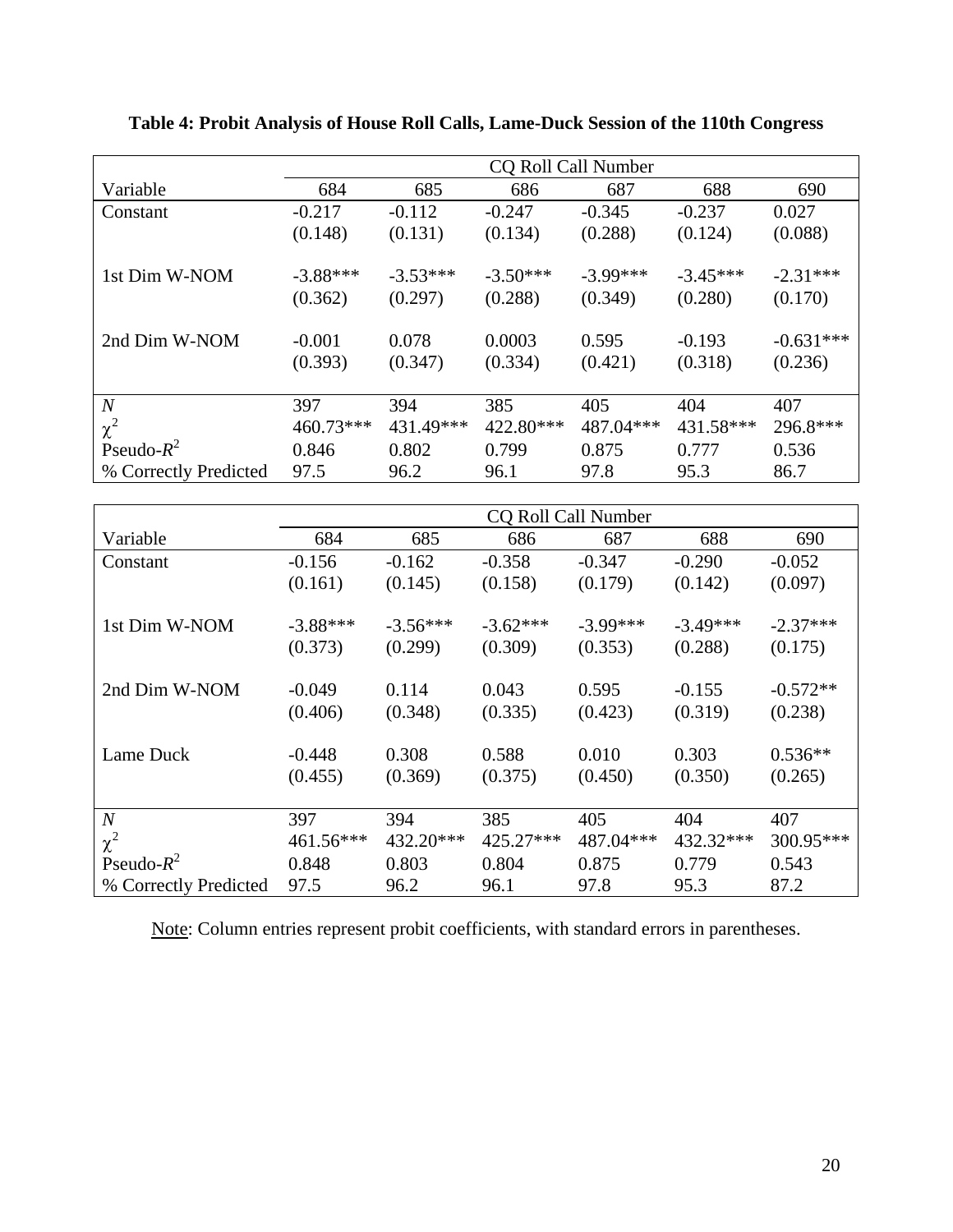| Variable              | I          | П          |
|-----------------------|------------|------------|
| Constant              | $-0.026$   | $-0.177$   |
|                       | (0.190)    | (0.211)    |
| 1st Dim W-NOM         | $-2.24***$ | $-2.44***$ |
|                       | (0.367)    | (0.397)    |
| 2nd Dim W-NOM         | $-0.514$   | $-0.456$   |
|                       | (0.367)    | (0.399)    |
|                       |            |            |
| Lame Duck             |            | $1.77**$   |
|                       |            | (0.851)    |
|                       |            |            |
| N                     | 87         | 87         |
| $\chi^2$              | $61.14***$ | 66.29***   |
| Pseudo- $R^2$         | 0.521      | 0.565      |
| % Correctly Predicted | 87.4       | 90.8       |

**Table 5: Probit Analysis of Senate Cloture Vote on Auto Bailout Bill (CQ Vote #215)** 

Note: Column entries represent probit coefficients, with standard errors in parentheses.